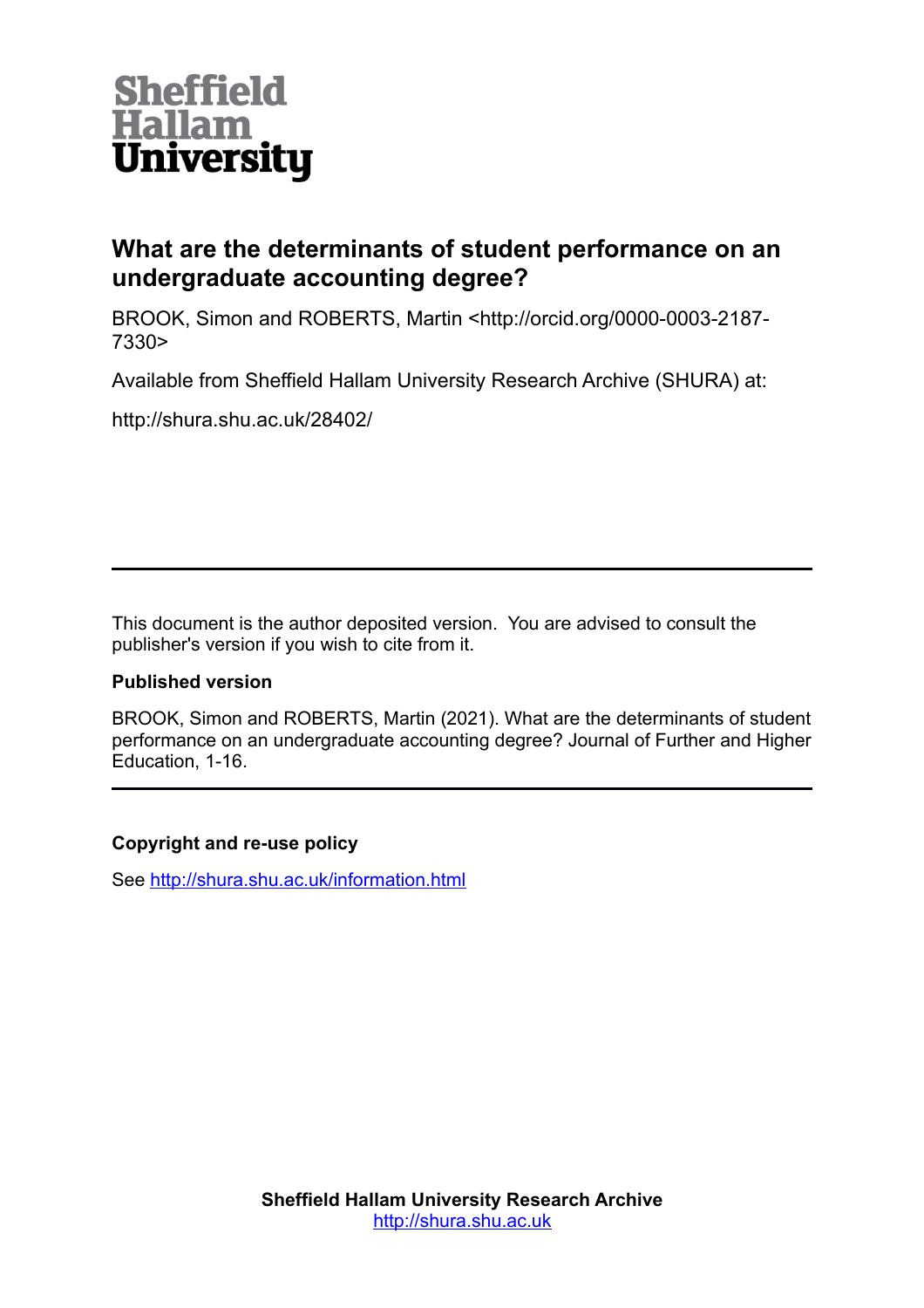

**Journal of Further and Higher Education** Journal of Further and Higher Education

**ISSN: (Print) (Online) Journal homepage:<https://www.tandfonline.com/loi/cjfh20>**

# **What are the determinants of student performance on an undergraduate accounting degree?**

**Simon Brook & Martin Roberts**

**To cite this article:** Simon Brook & Martin Roberts (2021) What are the determinants of student performance on an undergraduate accounting degree?, Journal of Further and Higher Education, 45:9, 1224-1239, DOI: [10.1080/0309877X.2021.1882666](https://www.tandfonline.com/action/showCitFormats?doi=10.1080/0309877X.2021.1882666)

**To link to this article:** <https://doi.org/10.1080/0309877X.2021.1882666>

© 2021 The Author(s). Published by Informa UK Limited, trading as Taylor & Francis Group.



 $\bullet$ 

**UCU** 

R<sub>Route</sub>

Published online: 25 Feb 2021.

[Submit your article to this journal](https://www.tandfonline.com/action/authorSubmission?journalCode=cjfh20&show=instructions)  $\mathbb{Z}$ 

**III** Article views: 380



[View related articles](https://www.tandfonline.com/doi/mlt/10.1080/0309877X.2021.1882666)  $\mathbb{Z}$ 

[View Crossmark data](http://crossmark.crossref.org/dialog/?doi=10.1080/0309877X.2021.1882666&domain=pdf&date_stamp=2021-02-25)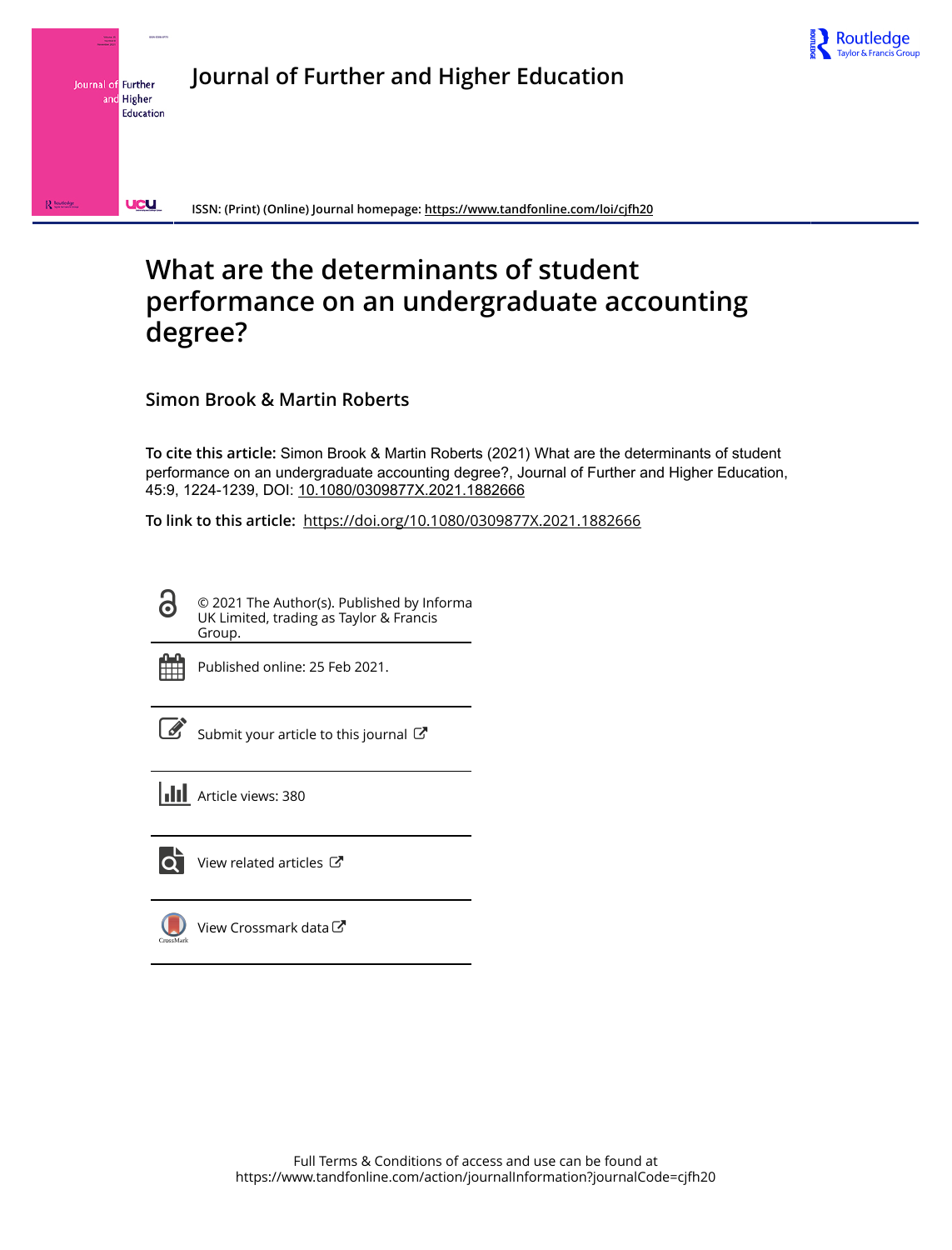Routledge سے<br>Taylor & Francis Group

**a** OPEN ACCESS **a** Check for updates

# **What are the determinants of student performance on an undergraduate accounting degree?**

## Simon Brook and Martin Roberts **D**

Department of Finance, Accounting and Banking Systems, Sheffield Hallam University, Sheffield, UK

#### **ABSTRACT**

The objective of this study is to identify the factors which have a significant impact on the performance of students on an undergraduate accounting degree course. Previous research in this area has taken place over many years and has considered a number of factors which might influence performance such as: prior academic achievement, gender, age and numeracy. The findings of these studies have been quite mixed, perhaps reflecting differences in the institutions being considered, the courses analysed and the research methods adopted. This study follows a cohort of students who commenced an undergraduate accounting degree course at a UK University through to their graduation. It unites and tests all the key findings of the other previous studies in this area to determine the key factors affecting student performance. The results can inform universities in terms of their policies on admissions, teaching and retention and also inform students in deciding whether to apply for or continue with an accounting course. The results will also be of interest to academics delivering accounting courses and those with an interest in accounting education.

# **ARTICLE HISTORY**

Received 30 March 2020 Accepted 23 January 2021

#### **KEYWORDS**

Attainment; undergraduate students; accounting

# **Introduction**

The initial idea for the study was inspired by the authors' roles as Course Leader and Recruitment Leader for an undergraduate accounting degree at a UK University. Both authors witnessed that wide variations in performance existed, but could there be a way to predict either on admission to university or part way through, how well students are likely to perform as a result of particular factors? The objective of this study is therefore to identify the factors which have a significant impact on the performance of students on an undergraduate accounting degree course.

<span id="page-2-2"></span><span id="page-2-1"></span><span id="page-2-0"></span>Student recruitment and increased competition are a key concern for universities (Sá and Sabzalieva [2018](#page-17-0)). Student performance has an impact on university rankings, the reputation of the university, student applications and potentially survival in an increasingly competitive market. A competitive recruitment market may lead to universities lowering their course admission entry requirements to attract more students but this may impact on student performance. Previous research indicates that students with lower previous academic achievement do not perform as well (Duff [2004](#page-16-0); Jansen and de Villiers [2016](#page-17-1); Koh and Koh [1999](#page-17-2); Seow, Pan, and Tay [2014](#page-17-3)). Lowering entry requirements may well help universities meet their course admission targets and associated income but the long-term effect could be increased pressure on academic staff to maintain pass rates and dissatisfied students struggling to progress through the course. This could impact on student satisfaction surveys leading to lower rankings which would have a negative impact on applications. The results of this study are therefore likely to be of interest to universities in terms of their future policies on admissions.

**CONTACT** Martin Roberts **⊠** martin.roberts@shu.ac.uk

© 2021 The Author(s). Published by Informa UK Limited, trading as Taylor & Francis Group.

This is an Open Access article distributed under the terms of the Creative Commons Attribution-NonCommercial-NoDerivatives License (http:// creativecommons.org/licenses/by-nc-nd/4.0/), which permits non-commercial re-use, distribution, and reproduction in any medium, provided the original work is properly cited, and is not altered, transformed, or built upon in any way.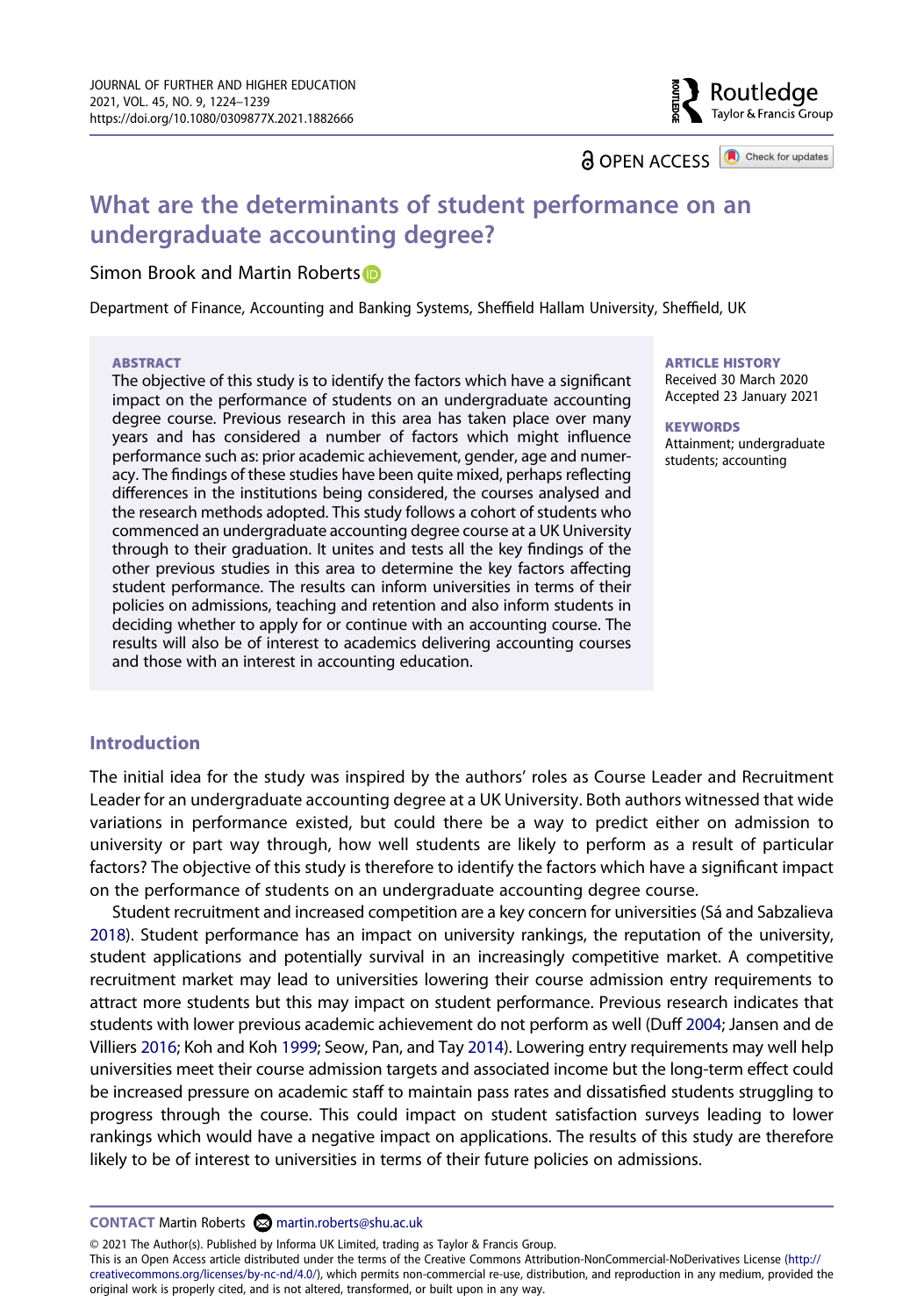Accounting degree courses typically attract exemptions from professional accountancy body examinations. ACCA, CIMA, ICAEW and other professional accountancy bodies will also be interested in the results of this study due to their links with universities and the fact that many students on accounting degree courses go on to study for professional qualifications.

#### **Literature review**

This study has developed from the authors' observations on the wide variations in the performance of students on the undergraduate Accounting courses. Some students do very well and graduate with first class or strong honours degrees. However, we have both witnessed students drop out early in the course either during or at the end of years 1 and 2. This may be through their own choice or due to failing multiple modules and being forced to leave the course due to assessment regulations. Others have to retake modules, spending more time at university and building up more debt before leaving often with no worthwhile qualifications. Therefore the authors felt that potentially there needed to be a way to predict, either on admission or part way through a course, how students are likely to perform as a result of particular factors. In this way, universities could help to ensure that students make choices which are right for them.

<span id="page-3-4"></span>Non-continuation rates at universities in the UK in 2015/16 were 6.4%. This percentage figure has increased from 5.7% in 2011/12 (Higher Education Statistics Agency [2018b\)](#page-17-4). Of all home students in the UK starting full-time degrees in 2015/16 more than 1 in 10 (10.5%) are expected to leave higher education without a qualification. This is a percentage that universities will want to minimise and having a greater understanding of the determinants of student performance should help. Critics of universities suggest that course fees are too high and that teaching methods, such as the use of lectures, have been slow to change with research prioritised instead of teaching leading to disappointing results. It is claimed that too many students fail to graduate and build up onerous levels of debt (Axtell, [2016](#page-16-1)).

<span id="page-3-5"></span><span id="page-3-0"></span>The teaching of accountancy at universities is a relatively recent development (Stevenson et al. [2018\)](#page-17-5). In the UK, the first accounting degree courses were not developed until the 1960s. Prior to this time, accountancy training was of a more practical nature in the form of apprenticeships combining work experience with the study of accounting. Previous studies have considered a number of factors which might influence performance on accounting courses, including prior academic achievement, gender, age and numeracy. The findings of these previous studies have been quite mixed, perhaps reflecting differences in the institutions being considered and the research methods adopted.

#### *Student performance*

<span id="page-3-3"></span><span id="page-3-2"></span><span id="page-3-1"></span>Previous research in the area of student performance has used different measures of what constitutes student performance. Some studies have focussed on performance in particular subject areas; for example financial accounting (Jansen and de Villiers [2016\)](#page-17-1) and business accounting (Guney [2009\)](#page-17-6). Others considered final year degree classification, using a binary classification between those students who achieved a first or upper second class degree and those with lower second or third class degree (Gammie, Jones, and Robertson-Millar [2003\)](#page-17-7). Other studies used the total grade points achieved in all modules in the final year of a degree programme (Gracia and Jenkins [2003](#page-17-8); Koh and Koh [1999;](#page-17-2) Seow, Pan, and Tay [2014\)](#page-17-3). This study will use the average mark achieved by students in their first (Level 4), second (Level 5) and final (Level 6) years at university as a measure of performance. The main focus will be on their final year (Level 6) performance as this equates most closely to their overall degree classification.

#### *Prior academic achievement*

Many studies, in a variety of countries, have found that prior academic achievement is significantly related to performance (Duff [2004](#page-16-0); Jansen and de Villiers [2016](#page-17-1); Koh and Koh [1999](#page-17-2); Seow, Pan, and Tay [2014\)](#page-17-3). The theory is that students who have performed well previously in secondary education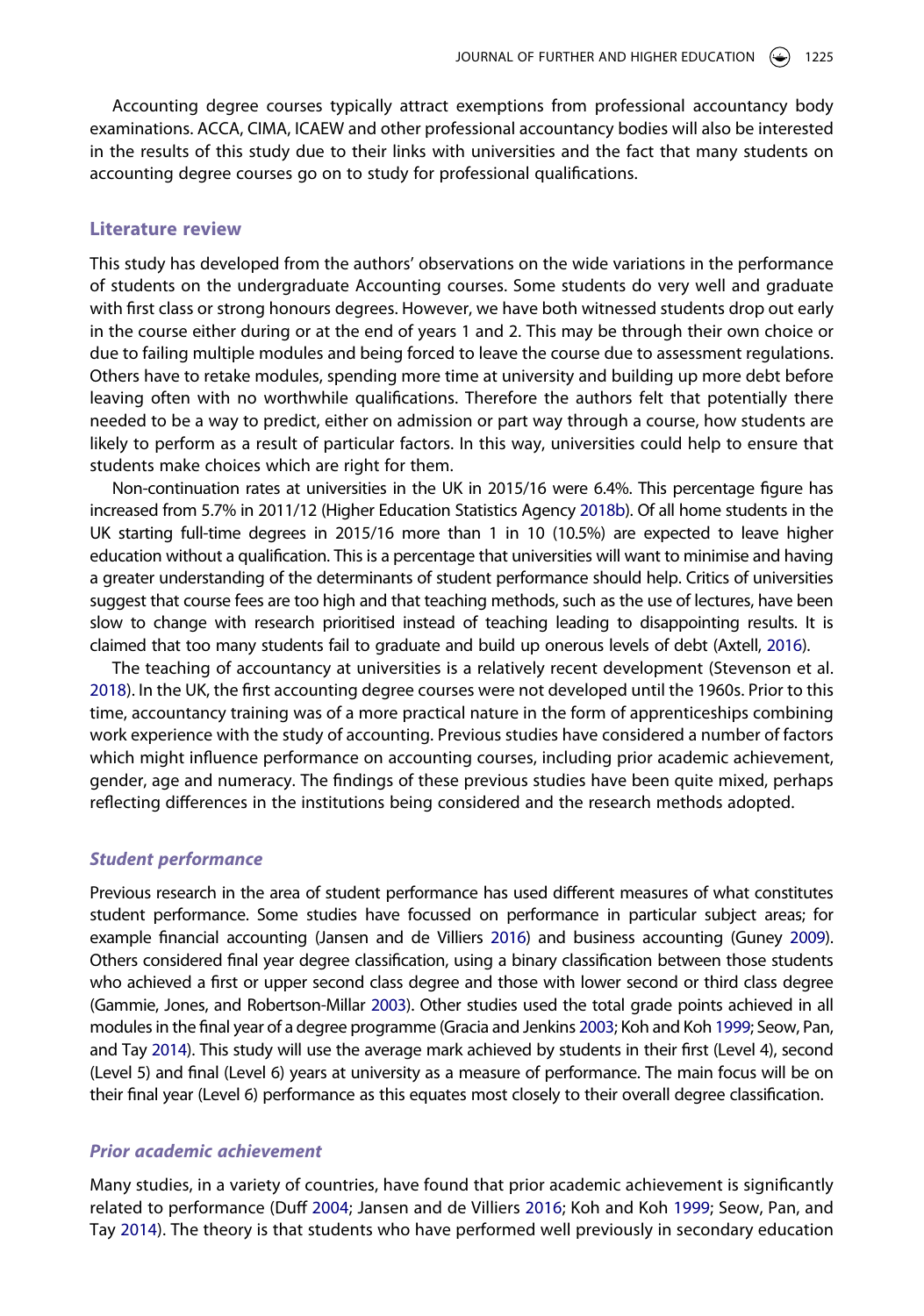<span id="page-4-2"></span>(at school and/or college in the UK) are expected to continue to perform well in higher education (at university). In their Singapore based study Seow, Pan, and Tay ([2014\)](#page-17-3), found that prior academic achievement was the most significant determinant of performance over the three years of the degree course. In the UK, both Duff [\(2004\)](#page-16-0) and Byrne and Flood ([2008](#page-16-2)) found that prior academic achievement was the most significant determinant of performance, although these studies only considered the early years rather than the full duration of the course. Other studies by Bartlett, Peel, and Pendlebury ([1993](#page-16-3)) and Gammie, Jones, and Robertson-Millar ([2003](#page-17-7)) contradict this and did not find a significant relationship in prior academic achievement. Brahmasrene and Whitten ([2001](#page-16-4)) also found no significant relationship but their study looked at the impact of secondary school grades on performance in professional accountancy examinations rather than an undergraduate course.

<span id="page-4-1"></span>It is clear from reviewing the literature that there are many different ways of measuring prior academic achievement which makes comparisons more difficult. Koh and Koh ([1999](#page-17-2)) measured 'academic aptitude' by students' average high school attainment. Seow, Pan, and Tay ([2014](#page-17-3)) used students' two best non-mathematical subjects in order to isolate the effect of mathematical aptitude which they considered separately. Jansen and de Villiers ([2016](#page-17-1)) used categorical variables to measure students' 'final year high school grades'. Bartlett, Peel, and Pendlebury ([1993](#page-16-3)) looked specifically at whether students had passed Accounting, Economics and Business Studies exams.

<span id="page-4-0"></span>One possible prior academic achievement measure for UK students is the UCAS (University and Colleges Admissions Service) Tariff. The UCAS Tariff is used for university admissions in the UK based on qualifications achieved. However, the UCAS Tariff is problematic due to the variations in qualifications which count towards the tariff. For example, a student could meet course entry requirements of 300 UCAS points by passing three A Levels with three B grades. Another student could meet the entry requirements by taking purely BTEC (i) qualifications which are based more around practical skills and evaluated on the basis of a portfolio of work rather than coursework and exams. Research suggests that a BTEC student is 16% less likely to achieve a first or upper second class degree than a student who joined with the equivalent A level grades (Myhill and Morgan [2019](#page-17-9)).

## <span id="page-4-4"></span>*Early years' performance*

A number of studies have looked at performance in the early years at university and found a significant positive correlation with overall performance. Jansen and de Villiers ([2016](#page-17-1)) looked at performance in Year 1 and Year 2 and found these results to be highly significantly related to the performance in Year 3. Gracia and Jenkins ([2003](#page-17-8)) found a similar pattern and suggested that students with relatively poor marks in the first year should be supported and counselled. Gammie, Jones, and Robertson-Millar [\(2003\)](#page-17-7) highlighted the importance of early academic performance and developed a model to try and predict the probability of a student achieving at least an upper second class degree. They found that the key determinants were performance on particular accounting modules and also whether students had to re-sit any examinations. They suggested that students who demonstrate weak performance should be counselled regarding the appropriateness of continuing with their current studies.

<span id="page-4-3"></span>However, some previous studies in this area find no significant relationship between grades in an introductory financial accounting class and performance in the second year of the accounting course (Doran, Bouillon, and Smith [1991](#page-16-5)). The measurements used in previous research on the impact of early years' performance are more consistent than those in the previous section, prior academic achievement. Typically, measurement is based on the average mark of all modules studied in the first and/or second years at university (Gracia and Jenkins [2003](#page-17-8)). Some studies focussed on performance on specific modules (Gammie, Jones, and Robertson-Millar [2003;](#page-17-7) Jansen and de Villiers [2016\)](#page-17-1).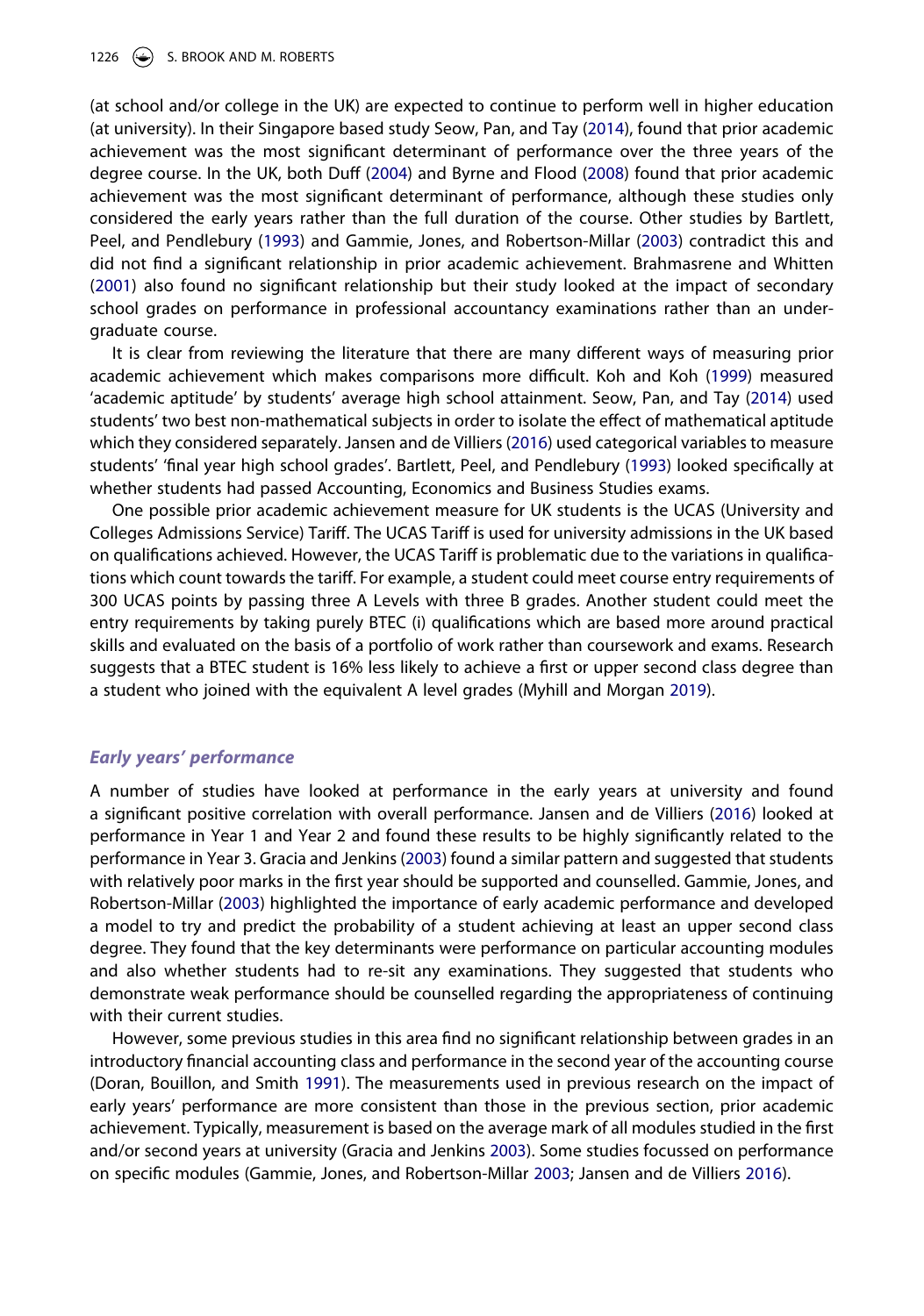#### *Mathematical aptitude*

As the study of accounting requires quantitative and numerical skills it might be expected that those students with strong mathematical aptitudes perform better. However, previous studies have reported mixed results on the impact of mathematical aptitude on the performance of accounting students.

Many studies found that mathematical aptitude was significantly related to performance (Guney [2009;](#page-17-6) Koh and Koh [1999;](#page-17-2) Seow, Pan, and Tay [2014](#page-17-3)). Koh and Koh ([1999](#page-17-2)) conclude that the significant impact of mathematics found in their study, and in previous studies, establishes mathematical aptitude as a universally important determinant of performance and suggest that it should be a prerequisite for admission to accountancy degree programmes.

<span id="page-5-2"></span>However, other studies did not find any association, possibly attributable to the more qualitative skills also required in the subject (Gammie, Jones, and Robertson-Millar [2003;](#page-17-7) Bartlett, Peel, and Pendlebury [1993;](#page-16-3) Gist, Goedde, and Ward [1996\)](#page-17-10). More recently, Jansen and de Villiers ([2016](#page-17-1)) found a positive, but not statistically significant relationship between mathematical aptitude and performance but suggested this could be as a result of their tutors addressing mathematical issues in class.

There is some variation with regard to how previous studies have measured mathematical aptitude. Most studies, for example Jansen and de Villiers [\(2016\)](#page-17-1) and Gammie, Jones, and Robertson-Millar ([2003](#page-17-7)) used students' secondary school mathematics grade. Seow, Pan, and Tay ([2014](#page-17-3)) were able to use students' A Level grade as all their course entrants were required to have studied mathematics at this level.

#### *Gender*

Many researchers have looked at the impact of gender on academic performance, but the results have been quite mixed. Jansen and de Villiers [2016](#page-17-1)); Seow, Pan, and Tay ([2014](#page-17-3)), Brahmasrene and Whitten ([2001](#page-16-4)) and Koh and Koh [\(1999\)](#page-17-2) all found that gender is significantly related to performance with males outperforming females. Other studies found the opposite to be true with females outperforming males (Alfan and Othman [2005;](#page-16-6) Mutchler, Turner, and Williams [1986;](#page-17-11) Tho [1994\)](#page-17-12). A third category of findings found no significant relationship between student gender and performance (Byrne and Flood [2008](#page-16-2); Gammie, Jones, and Robertson-Millar [2003](#page-17-7)).

<span id="page-5-3"></span><span id="page-5-0"></span>Both Seow, Pan, and Tay ([2014](#page-17-3)) and Koh and Koh [\(1999\)](#page-17-2) pointed out in their studies that male students were in the minority and outperformed females. Furthermore, Seow, Pan, and Tay [\(2014\)](#page-17-3) suggest that males outperforming females in their study could be linked to males typically being two years older due to the requirement to undertake national service. Mutchler, Turner, and Williams ([1986](#page-17-11)) found that females (also the minority) outperformed males suggesting that the minority gender may have the motivation to outperform the majority. A similar result with the minority males outperforming majority females was found by Jansen and de Villiers [2016\)](#page-17-1), although they conclude that it is unclear why males outperform females and suggest that further research is warranted.

Gammie, Jones, and Robertson-Millar ([2003](#page-17-7)) suggest that the majority of research in this area has found no gender difference in the performance of accounting students, particularly when other factors have been incorporated in to the analysis.

# *Previous study of accounting*

<span id="page-5-1"></span>In a similar way to prior academic achievement, one might expect that prior knowledge of accounting would have a positive impact on performance. However, there have been mixed results in previous studies on the impact of prior (secondary school) accounting knowledge on performance. Tho ([1994](#page-17-12)), Eskew and Faley [\(1988\)](#page-16-7) and Mitchell [\(1985\)](#page-17-13) did find a significantly positive relationship between completion of an accounting course at secondary school level and performance at tertiary level.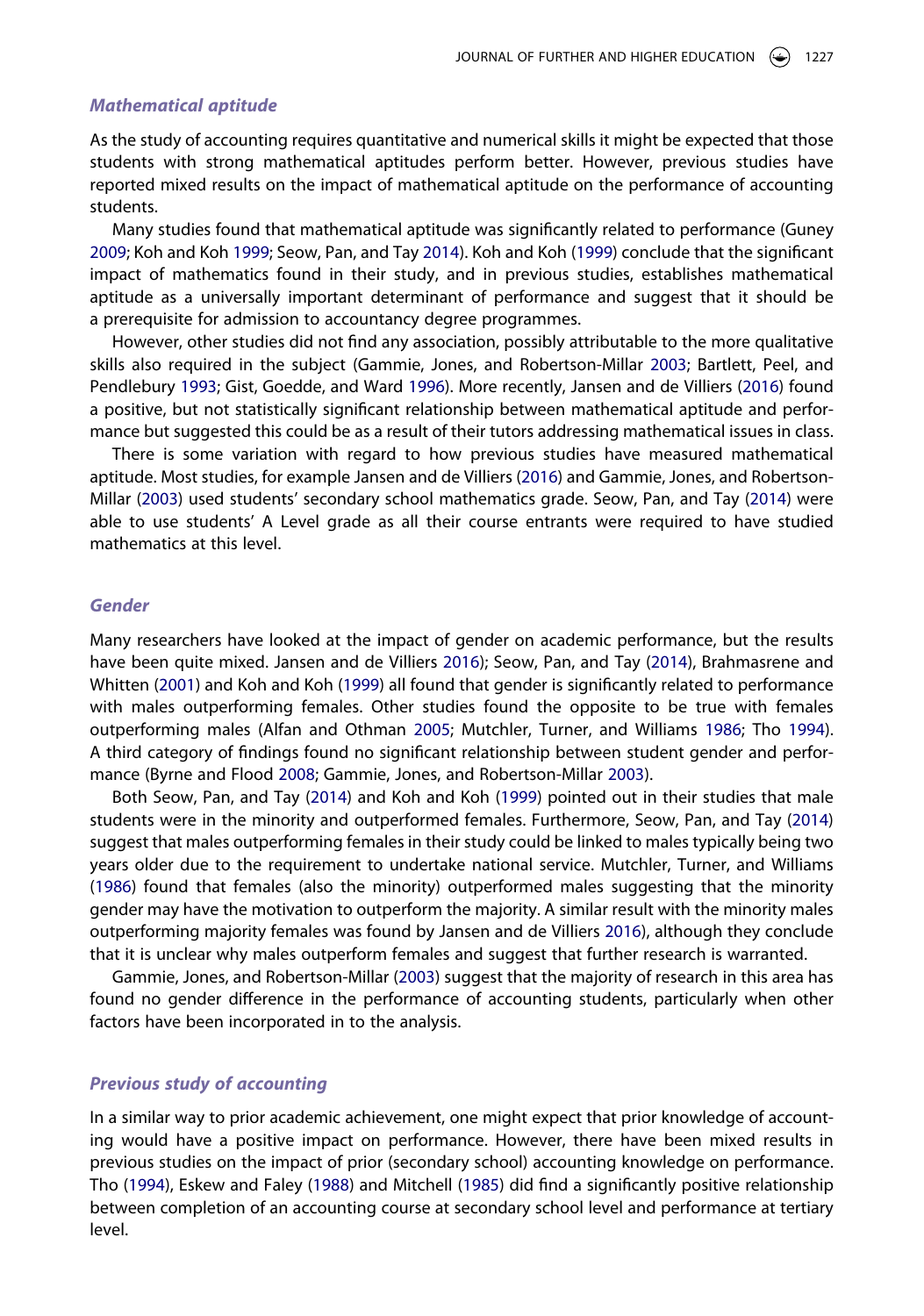According to Jansen and de Villiers [2016\)](#page-17-1) and Byrne and Flood ([2008](#page-16-2)), the majority of previous studies found no significant relationship, or even a negative relationship, between the previous study of accounting and performance in accountancy modules at university. Furthermore, for those studies that did find a positive relationship, most found the benefit to be short-lived and only really impacting on the first year at university. Koh and Koh [\(1999\)](#page-17-2) suggested that such students may feel overconfident at the start of their studies and get in to bad habits, such as missing classes and not working as hard as their counterparts.

Some of the mixed results found in previous studies may be due to the difference in the measurement of what constitutes prior accountancy knowledge. This makes it difficult to interpret the findings. For example, Koh and Koh [\(1999\)](#page-17-2) divided their sample in to two categories: those who had studied some accounting and business-related subjects formally for at least two years, and those who had not. Jansen and de Villiers [2016\)](#page-17-1) used a similar binary split, but this was dependant on whether students had completed the final year of secondary school accounting.

### *Ethnicity*

The attainment of Black and Ethnic Minority (BME) students has been the focus of a number of studies, with findings suggesting a significant difference in overall performance compared with white students. This 'ethnicity attainment gap' suggests that only 64% of BME students graduate with a first or upper second class degree compared with 79% of white students (Equality Challenge Unit [2017\)](#page-16-8).

<span id="page-6-4"></span><span id="page-6-1"></span>Richardson ([2015](#page-17-14)) suggests that ethnic minority performance differences vary from one institution to another and from one subject to another and are only partly explained by differences in entry qualifications. This suggests that they result in part from teaching and assessment practices in different institutions and subjects.

It does not appear that any of the previous studies on the determinants of success on an accounting course have considered ethnicity. This study will therefore add to the previous research in this area by focussing on a particular subject and institution.

#### *Work placement*

<span id="page-6-6"></span><span id="page-6-0"></span>In the UK, the Wilson Review [\(2012\)](#page-17-15) followed on from a Department for Education and Skills, Higher Education White Paper ([2011](#page-16-9)) which stated the need for stronger links between universities and employers. The Wilson Review emphasised the importance of a work placement period to the student learning experience. It also noted a decline in the percentage of undergraduate students going on work placement from 8.2% in 2002/3 to 5% in 2012/13 in the UK. This contrasts with a reported 55% of European graduates undertaking a work placement year (Little and Arthur [2010\)](#page-17-16).

<span id="page-6-3"></span><span id="page-6-2"></span>A recent UK study by Jones, Green, and Higson [\(2017\)](#page-17-17), noted that previous research overwhelmingly supports the view that the completion of a work placement is associated with increased employability. Jones et al. also suggest that completion of a work placement leads to a better final year degree performance. Guney [\(2009\)](#page-17-6) suggested that students may have a better understanding of accounting if they can successfully relate their studies to their professional experience in accounting areas.

#### *Age and other variables*

<span id="page-6-5"></span>Previous research on the impact of age has resulted in inconsistent findings. Koh and Koh [\(1999\)](#page-17-2) found that younger students outperformed older students, yet other studies found the opposite to be true and suggest that older students may be more mature (Bartlett, Peel, and Pendlebury [1993](#page-16-3)) or may be more motivated and disciplined than younger students (Van Wyk [2011\)](#page-17-18). Other studies find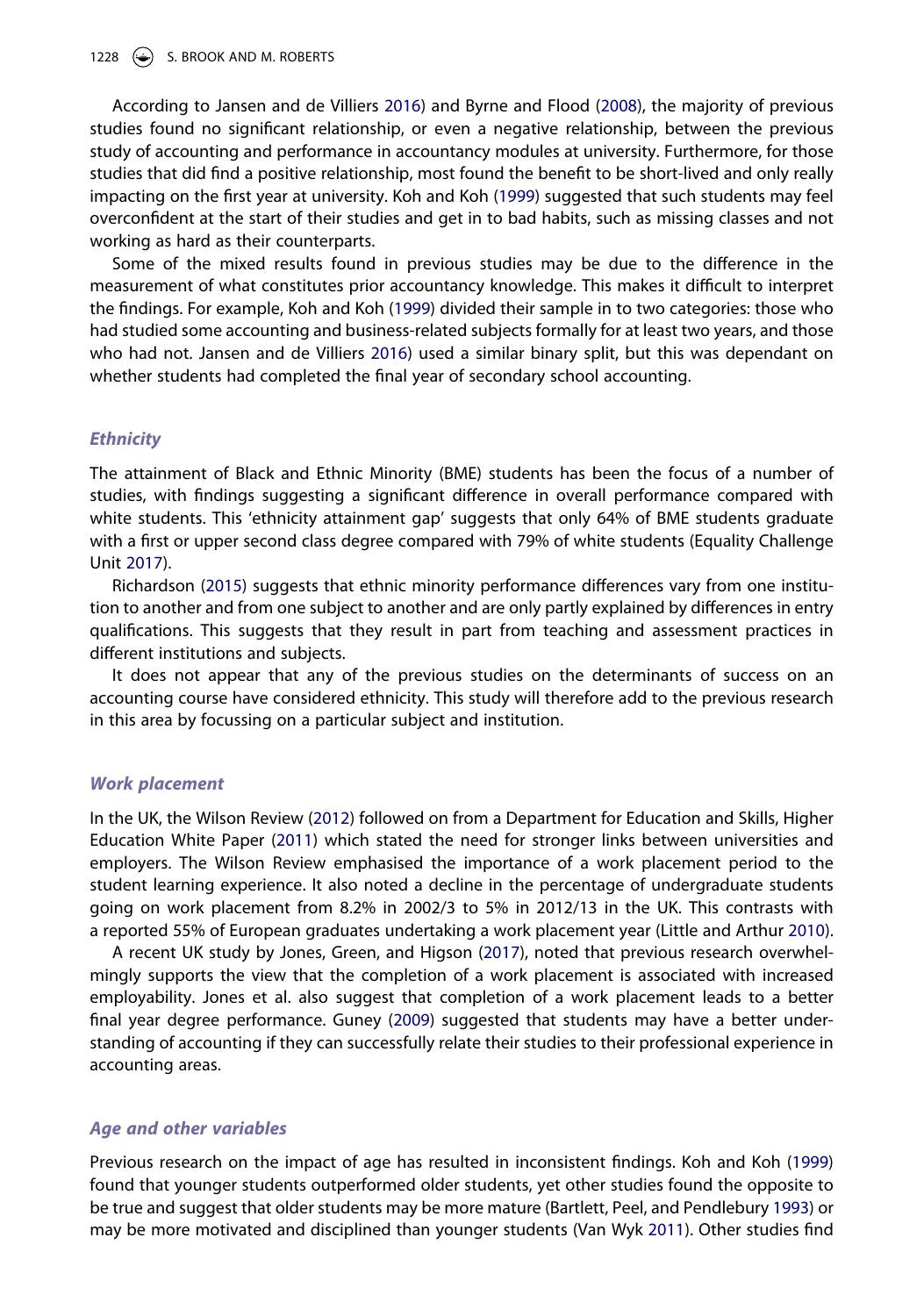that age has no statistically significant relationship with student performance in an accounting degree programme in the UK (Gammie, Jones, and Robertson-Millar [2003\)](#page-17-7).

It is clear that age can impact on performance in certain environments but as there is very little variation in the age of students on the BA Accounting course at this University (the vast majority are 18–21 years old), age will not be considered in this study.

A review of the literature has found that a number of other variables have been considered as potential determinants of student performance. These include admission interview performance and critical thinking skills (Seow, Pan, and Tay ([2014](#page-17-3))), study effort and attendance (Guney ([2009\)](#page-17-6)). Although some of these findings were interesting, it was deemed that these were too far out of scope for this study due to this university not conducting entrance interviews or monitoring attendance.

# **Research method**

<span id="page-7-2"></span>This study aims to take all of the above main findings, to collate and re-test them on this latest cohort of accounting students. This will be the first UK study on the determinants of student performance after the changes to University funding which has meant UK universities have become more commercially focused on student recruitment and retention (Institute of Fiscal Studies [2017](#page-17-19)). Previous literature found was based on data obtained outside the UK (Byrne and Flood [2008](#page-16-2); Jansen and de Villiers [2016](#page-17-1); Koh and Koh [1999;](#page-17-2) Seow, Pan, and Tay [2014;](#page-17-3) Waples and Darayseh [2005\)](#page-17-20). Studies in the UK took place before the recent funding changes (Bartlett, Peel, and Pendlebury [1993;](#page-16-3) Duff [2004](#page-16-0); Gammie, Jones, and Robertson-Millar [2003;](#page-17-7) Gracia and Jenkins [2003\)](#page-17-8) or focussed on particular variables, such as attendance (Paisey and Paisey [2004](#page-17-21)) or work placements (Jones, Green, and Higson [2017\)](#page-17-17).

<span id="page-7-4"></span><span id="page-7-3"></span><span id="page-7-1"></span>The study focuses on a cohort of students on an undergraduate accounting course at the 11<sup>th</sup> largest university in the UK (Higher Education Statistics Agency [2018a](#page-17-22)). Data were obtained from the University's record system for all students starting the course. Ethical clearance to use the data was obtained on the basis that there would be no breach of student confidentiality.

The accounting course is a four-year sandwich course with students encouraged to go on a fulltime work placement in their third year. Students who are unsuccessful in gaining a work placement continue directly on to the final year. In each academic year students study six modules and are awarded an overall mark per module. The first year is Level 4, the second year is Level 5 and the final year is Level 6. Course entry requirements were 300 UCAS points which equates to three grade B's at A Level or equivalent. The UCAS Tariff gives credit for a number of other qualifications, such as BTEC's which are regarded as less academic (Myhill and Morgan [2019\)](#page-17-9). Entrants must also have achieved a minimum of grade C in both GCSE English and GCSE Mathematics.

A total of 134 students started the course in September. The expected graduation year for these students was in three or four years' time depending if they went on work placement. In total, 41 students did not graduate after those four years and were excluded from the study. Also excluded from the study were a further 12 students where the full set of data was unavailable, for example entry qualifications missing for international students. The analysis was therefore carried out on the remaining 81 students. Analysis was carried out in SPSS resulting in descriptive statistics, correlations and regression to investigate the association of the independent variables with academic performance. The reason for using these exploratory data analysis and statistical methods was an attempt to explore and compare the results of other previous studies in analysis of proposed key metrics (Bedeian [2014](#page-16-10)). It potentially also will allow for others who wish to reproduce (and confirm) this study's results.

#### <span id="page-7-0"></span>**Analysis and results**

[Table 1](#page-9-0) presents a summary of the population studied. This table helps to identify the average profile of the cohort of the 81 students in the study in terms of their gender, ethnicity, previous qualifications and average marks achieved in their first (Level 4), second (Level 5) and final (Level 6) years at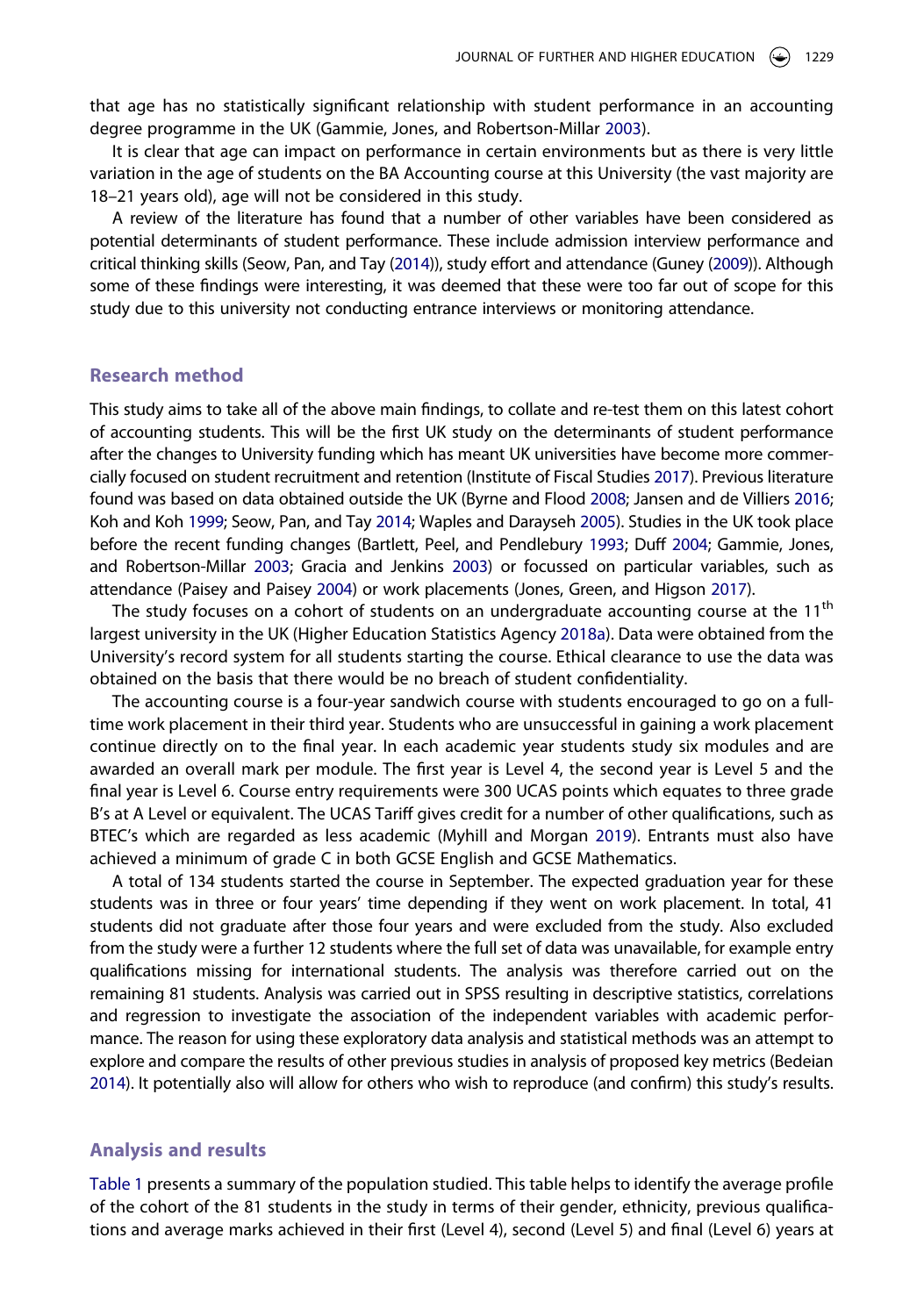#### 1230 **S. BROOK AND M. ROBERTS**

university. This includes a comparison of the average profile of students of different gender, ethnicity and experience of placement year.

Entrants to the course had higher GCSE Maths average at A grade (1.16) than GCSE English average at B Grade (2.23). It is perhaps not surprising that an accounting course attracts students with stronger numeracy skills. All students in the cohort achieved the course entry requirement of C Grade (3.00) in both GCSE Maths and English.

The course entry requirement was 300 UCAS points. Students joining the course had 307 UCAS points on average, set within a wide range from 100 to 440 points. The UCAS tariff converts A Level grades and other qualifications into UCAS points. It is worth noting the students with less than 300 points are accepted on to the course through the UCAS clearing system which takes place approximately six weeks before the course start date. This system helps students who have not managed to find a place on a course by matching applicants to university places which are yet to be filled.

Entrants to the course had an average of just over two A Levels at Grade C or above. At least one student joined the course with no A Levels at Grade C or above. This illustrates the fact that some students joined the course with other qualifications counting towards the UCAS tariff, for example BTEC qualifications. BTEC qualifications are based around practical skills and evaluated on the basis of a portfolio of work rather than coursework and exams. Such qualifications are seen as less academic and rigorous than A Levels as referred to previously. This mix of qualifications making up the UCAS points variable needs to be taken in to account when considering the correlation and regression analysis which follows. Only a minority (22%) of students had an Accounting A level at Grade C or above. In terms of performance on the course, the average marks for this cohort of students were 61.7% in the first year (Level 4), 59.3% in the second year (Level 5) and 61.1% in the final year (Level 6).

# *Gender*

Out of the total 81 students, 60 (74%) were male and 21 (26%) were female. On average, female students had better GCSE Grades (for both English and Maths), better UCAS points and more A Levels at Grade C or above. This is reflected in the overall measure of prior academic achievement with females averaging 67.5% compared with males averaging 65.4%. Females were also more likely to go on placement. In terms of performance at university, female students did slightly better at Level 4 (0.3%), then increasingly better at Levels 5 (1.5%) and 6 (3.4%). Independent samples t-tests indicate that none of the differences in means described above are significant.

# *Ethnicity*

Out of the total 81 students, 59 (73%) were white and 22 (27%) were BME. On average, BME students were more likely to be male, had higher UCAS points but lower GCSE Maths and English grades and fewer A Levels at C or above. This indicates that, for BME students, UCAS points are likely to be made up of proportionately more non-A level qualifications such as BTEC. Looking at the overall measure of prior academic achievement, white students averaged 66.2% compared with 65.2% for BME students. BME students were less likely to go on placement. In terms of performance, BME students did better at Level 4 (4.6%) and Level 5 (5.1%) but almost the same at L6 (0.01%). Independent samples t-tests indicate that none of the differences in means described above are significant.

## *Placement*

Out of the total 81 students, 48 (59%) went on placement and the other 33 (41%) continued straight to Level 6. On average, placement students had better GCSE Grades (for both English and Maths), better UCAS points and more A Levels at Grade C or above. Looking at the overall measure of prior academic achievement, students who went on placement averaged 66.8% compared with 64.8% for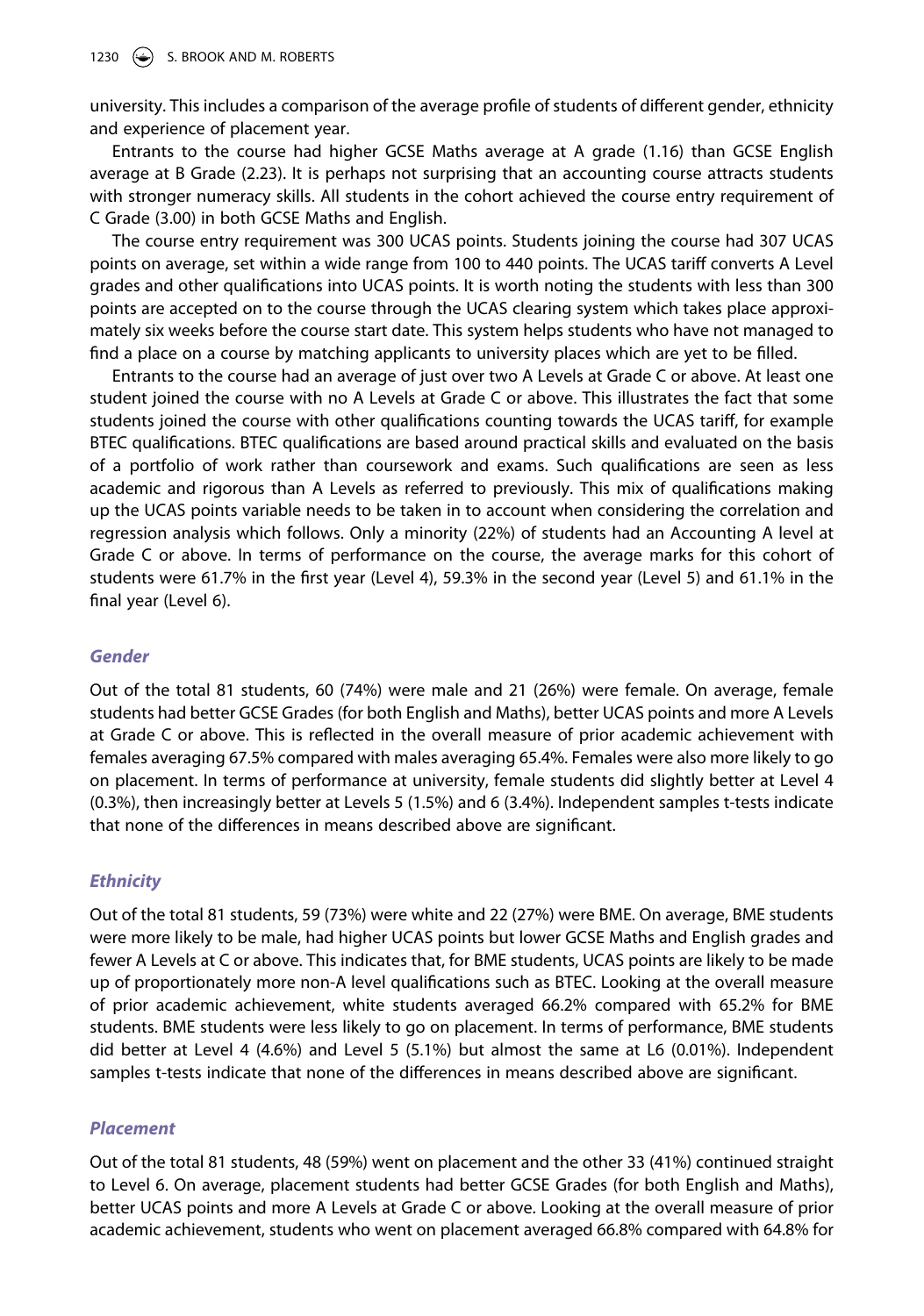|                           |        |              |             | Overall<br>Mean | Gender<br>Mean |              |               | Ethnicity<br>Mean  |                           | Placement<br>Mean |
|---------------------------|--------|--------------|-------------|-----------------|----------------|--------------|---------------|--------------------|---------------------------|-------------------|
|                           | Number | Mini<br>mum  | Maxi<br>mum | Overall<br>(81) | Female<br>(21) | Male<br>(60) | White<br>(59) | <b>BME</b><br>(22) | Non-<br>placement<br>(33) | Placement<br>(48) |
| Maths GCSE                | 81     | $\mathbf{0}$ | 3           | 1.16            | 1.05           | 1.20         | 1.10          | 1.32               | 1.36                      | 1.02              |
| English GCSE              | 81     |              | 3           | 2.23            | 2.10           | 2.28         | 2.15          | 2.45               | 2.39                      | 2.13              |
| <b>UCAS</b> points        | 81     | 100          | 440         | 307.41          | 318.57         | 303.5        | 304.75        | 314.55             | 305.45                    | 308.75            |
| A Levels                  | 81     | 0            | 3           | 2.14            | 2.29           | 2.08         | 2.15          | 2.09               | 2.06                      | 2.19              |
| <b>Accounting A Level</b> | 81     | 0            |             | 0.22            | 0.19           | 0.23         | 0.19          | 0.32               | 0.21                      | 0.23              |
| Overall                   | 81     | 46.25        | 76.25       | 65.97           | 67.53          | 65.43        | 66.23         | 65.27              | 64.78                     | 66.79             |
| Gender                    | 81     | 0            |             | 0.74            |                |              | 0.78          | 0.64               | 0.82                      | 0.69              |
| Ethnicity                 | 81     | 0            |             | 0.27            | 0.38           | 0.23         |               |                    | 0.36                      | 0.21              |
| Placement                 | 81     | 0            |             | 0.59            | 0.71           | 0.55         | 0.64          | 0.45               |                           |                   |
| L4 average                | 81     | 49.33        | 83.16       | 61.73           | 61.87          | 61.68        | 60.97         | 63.78              | 59.71*                    | 63.12a            |
| L5 average                | 81     | 41.5         | 86.33       | 59.3            | 59.94          | 59.08        | 58.48         | 61.5               | 55.98*                    | 61.59a            |
| L6 average                | 81     | 44           | 80.16       | 61.08           | 62.6           | 60.55        | 61.08         | 61.07              | 57.05**                   | 63.84b            |

#### <span id="page-9-0"></span>**Table 1.** Descriptive statistics.

\*Difference in means is statistically significant at the 0.05 level

\*\*Difference in means is statistically significant at 0.01 level

those students who didn't go on placement. Placement students were more likely to be female and white. In terms of performance, placement students did better at Level 4 (5.7%), Level 5 (10.02%) and Level 6 (11.89%). Independent samples t-tests indicate that all of the differences in performance are significant.

# **Correlation**

Correlations were calculated using Pearson correlation coefficients which is appropriate because the variables being studied are normally distributed. The direction of the correlation is positive if both variables increase together and negative if one variable increases as another decreases. This is why the Maths and English GCSE correlations are negative (a lower GCSE mean indicates a higher mark with Grade  $A^* = 0$ , Grade  $A = 1$ , Grade  $B = 2$  etc.).

[Table 2](#page-10-0) shows the correlations between the variables including all five individual measures of prior year achievement. Maths GCSE (taken at age 16) is the most strongly correlated of all the individual measures of prior academic achievement with the results significant at the 0.01 level. This suggests that mathematical aptitude at GCSE is positively associated with overall performance on this accounting degree programme.

There is a moderate positive correlation coefficient between going on a placement and performance at Level 6 (significant at the 0.01 level). The table shows a weaker, but still significant at the 0.05 level, correlation between going on placement and performance at Levels 4 and 5 indicating that students with better performance at Level 4 and 5 are more likely to go on placement.

The number of A Levels passed at C or above only has a moderate positive correlation with performance (significant at the 0.01 level at Levels 4 and 5 and 0.05 level at Level 6). English GCSE and UCAS points exhibit weak correlations. The fact that the correlation coefficients for A Levels at C or above are greater than that for UCAS points indicates a weaker correlation with those students whose UCAS tariff points includes non-A Level qualifications such as BTEC.

There is no significant correlation between Accounting A Level and performance at any level. The correlation actually becomes negative at Levels 5 and 6. This suggests that students with Accounting A Level have an advantage at Level 4 only.

There is no significant correlation between gender and performance and ethnicity and performance at any level.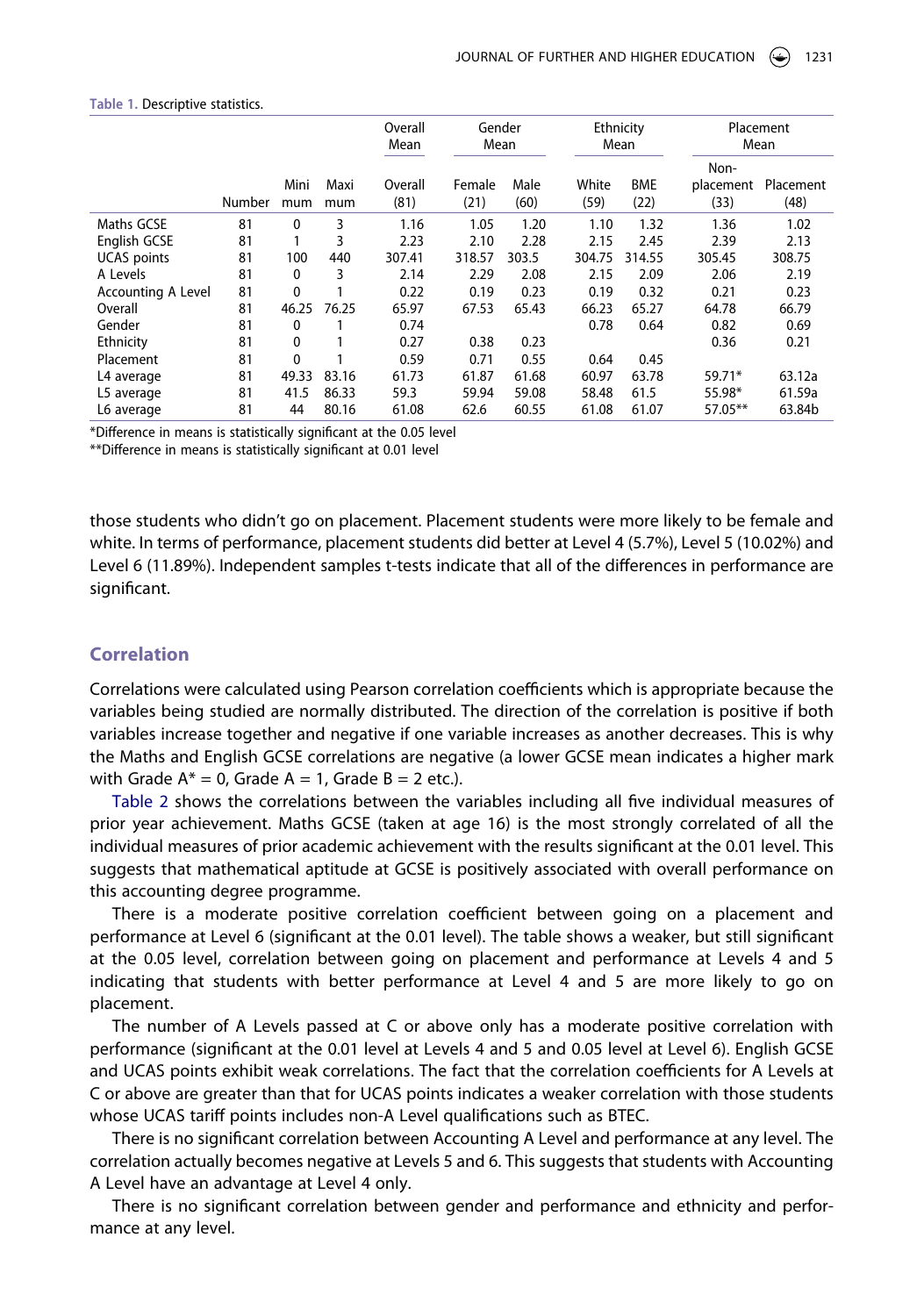<span id="page-10-0"></span>

| Table 2. Correlation. |                                                                                                                                                                      |                                             |                 |                          |                                |                                                                                                                                                                  |        |                                                                                                                 |                                                          |                                                                                                                                                                                                                                  |            |            |
|-----------------------|----------------------------------------------------------------------------------------------------------------------------------------------------------------------|---------------------------------------------|-----------------|--------------------------|--------------------------------|------------------------------------------------------------------------------------------------------------------------------------------------------------------|--------|-----------------------------------------------------------------------------------------------------------------|----------------------------------------------------------|----------------------------------------------------------------------------------------------------------------------------------------------------------------------------------------------------------------------------------|------------|------------|
|                       |                                                                                                                                                                      | GCSE<br><b>Maths</b>                        | English GCSE    | UCAS points              | A Levels                       | Acc'tg A Level                                                                                                                                                   | Gender | Ethnicity                                                                                                       | Placement                                                | L4 average                                                                                                                                                                                                                       | L5 average | L6 average |
| Maths GCSE            | Pearson Correlation                                                                                                                                                  |                                             | $-380**$<br>000 |                          |                                |                                                                                                                                                                  |        |                                                                                                                 |                                                          |                                                                                                                                                                                                                                  |            |            |
|                       | Sig. (2-tailed)                                                                                                                                                      |                                             |                 |                          |                                |                                                                                                                                                                  |        |                                                                                                                 |                                                          |                                                                                                                                                                                                                                  |            |            |
| English GCSE          | Pearson Correlation                                                                                                                                                  |                                             |                 | <u>= ខ្ញុំ ខ្ញុំ 5 –</u> |                                |                                                                                                                                                                  |        |                                                                                                                 |                                                          |                                                                                                                                                                                                                                  |            |            |
|                       | Sig. (2-tailed)                                                                                                                                                      |                                             |                 |                          |                                |                                                                                                                                                                  |        |                                                                                                                 |                                                          |                                                                                                                                                                                                                                  |            |            |
| <b>JCAS</b> points    | Pearson Correlation                                                                                                                                                  | **<br>800<br>901<br>921                     |                 |                          |                                |                                                                                                                                                                  |        |                                                                                                                 |                                                          |                                                                                                                                                                                                                                  |            |            |
|                       | Sig. (2-tailed)                                                                                                                                                      |                                             |                 |                          |                                |                                                                                                                                                                  |        |                                                                                                                 |                                                          |                                                                                                                                                                                                                                  |            |            |
| A Levels              | Pearson Correlation                                                                                                                                                  | $-180$                                      |                 |                          |                                |                                                                                                                                                                  |        |                                                                                                                 |                                                          |                                                                                                                                                                                                                                  |            |            |
|                       | Sig. (2-tailed)                                                                                                                                                      |                                             |                 |                          | 80111480 - 8021888867486486867 |                                                                                                                                                                  |        | $-3.888888872727727$                                                                                            |                                                          | as de la distribución de la distribución de la distribución de la distribución de la distribución de la distri<br>As de la distribución de la distribución de la distribución de la distribución de la distribución de la distri |            |            |
| Accounting A Level    | Pearson Correlation<br>Sig. (2-tailed)                                                                                                                               |                                             |                 |                          |                                |                                                                                                                                                                  |        |                                                                                                                 |                                                          |                                                                                                                                                                                                                                  |            |            |
|                       |                                                                                                                                                                      |                                             |                 |                          |                                |                                                                                                                                                                  |        |                                                                                                                 |                                                          |                                                                                                                                                                                                                                  |            |            |
| Gender                | Pearson Correlation<br>Sig. (2-tailed)<br>Pearson Correlation<br>Sig. (2-tailed)<br>Sig. (2-tailed)<br>Pearson Correlation<br>Sig. (2-tailed)<br>Pearson Correlation | $329**$<br>$003$<br>$003$<br>$472$<br>$117$ |                 |                          |                                | $ \frac{48.8}{36.4}$ $\frac{45.8}{36.4}$ $\frac{56.8}{36.4}$ $\frac{66.4}{36.4}$ $\frac{66.4}{36.4}$ $\frac{66.4}{36.4}$ $\frac{66.4}{36.4}$ $\frac{66.4}{36.4}$ |        |                                                                                                                 |                                                          |                                                                                                                                                                                                                                  |            |            |
|                       |                                                                                                                                                                      |                                             |                 |                          |                                |                                                                                                                                                                  |        |                                                                                                                 |                                                          |                                                                                                                                                                                                                                  |            |            |
| Ethnicity             |                                                                                                                                                                      |                                             |                 |                          |                                |                                                                                                                                                                  |        |                                                                                                                 |                                                          |                                                                                                                                                                                                                                  |            |            |
|                       |                                                                                                                                                                      | 298<br>105-<br>1067                         |                 |                          |                                |                                                                                                                                                                  |        |                                                                                                                 |                                                          |                                                                                                                                                                                                                                  |            |            |
| Placement             |                                                                                                                                                                      |                                             |                 |                          |                                |                                                                                                                                                                  |        |                                                                                                                 |                                                          |                                                                                                                                                                                                                                  |            |            |
|                       |                                                                                                                                                                      |                                             |                 |                          |                                |                                                                                                                                                                  |        |                                                                                                                 |                                                          |                                                                                                                                                                                                                                  |            |            |
| L4 average            |                                                                                                                                                                      |                                             |                 |                          |                                |                                                                                                                                                                  |        |                                                                                                                 |                                                          |                                                                                                                                                                                                                                  |            |            |
|                       |                                                                                                                                                                      |                                             |                 |                          |                                |                                                                                                                                                                  |        |                                                                                                                 |                                                          |                                                                                                                                                                                                                                  |            |            |
| L5 average            |                                                                                                                                                                      |                                             |                 |                          |                                |                                                                                                                                                                  |        |                                                                                                                 |                                                          |                                                                                                                                                                                                                                  |            |            |
|                       |                                                                                                                                                                      | $-364**$<br>$-301$<br>$-296**$<br>$-361**$  |                 |                          |                                |                                                                                                                                                                  |        | $\frac{28}{12}$ $\frac{25}{12}$ $\frac{25}{12}$ $\frac{25}{12}$ $\frac{25}{12}$ $\frac{25}{12}$ $\frac{25}{12}$ | $731*$<br>$738*$<br>$774*$<br>$713*$<br>$713*$<br>$713*$ | *<br>08<br>08<br>08                                                                                                                                                                                                              |            |            |
| L6 average            | Pearson Correlation                                                                                                                                                  |                                             |                 |                          |                                |                                                                                                                                                                  |        |                                                                                                                 |                                                          |                                                                                                                                                                                                                                  |            |            |
|                       | Sig. (2-tailed)                                                                                                                                                      |                                             |                 |                          |                                |                                                                                                                                                                  |        |                                                                                                                 |                                                          |                                                                                                                                                                                                                                  | $.778**$   |            |
|                       |                                                                                                                                                                      |                                             |                 |                          |                                |                                                                                                                                                                  |        |                                                                                                                 |                                                          |                                                                                                                                                                                                                                  |            |            |

1232 G S. BROOK AND M. ROBERTS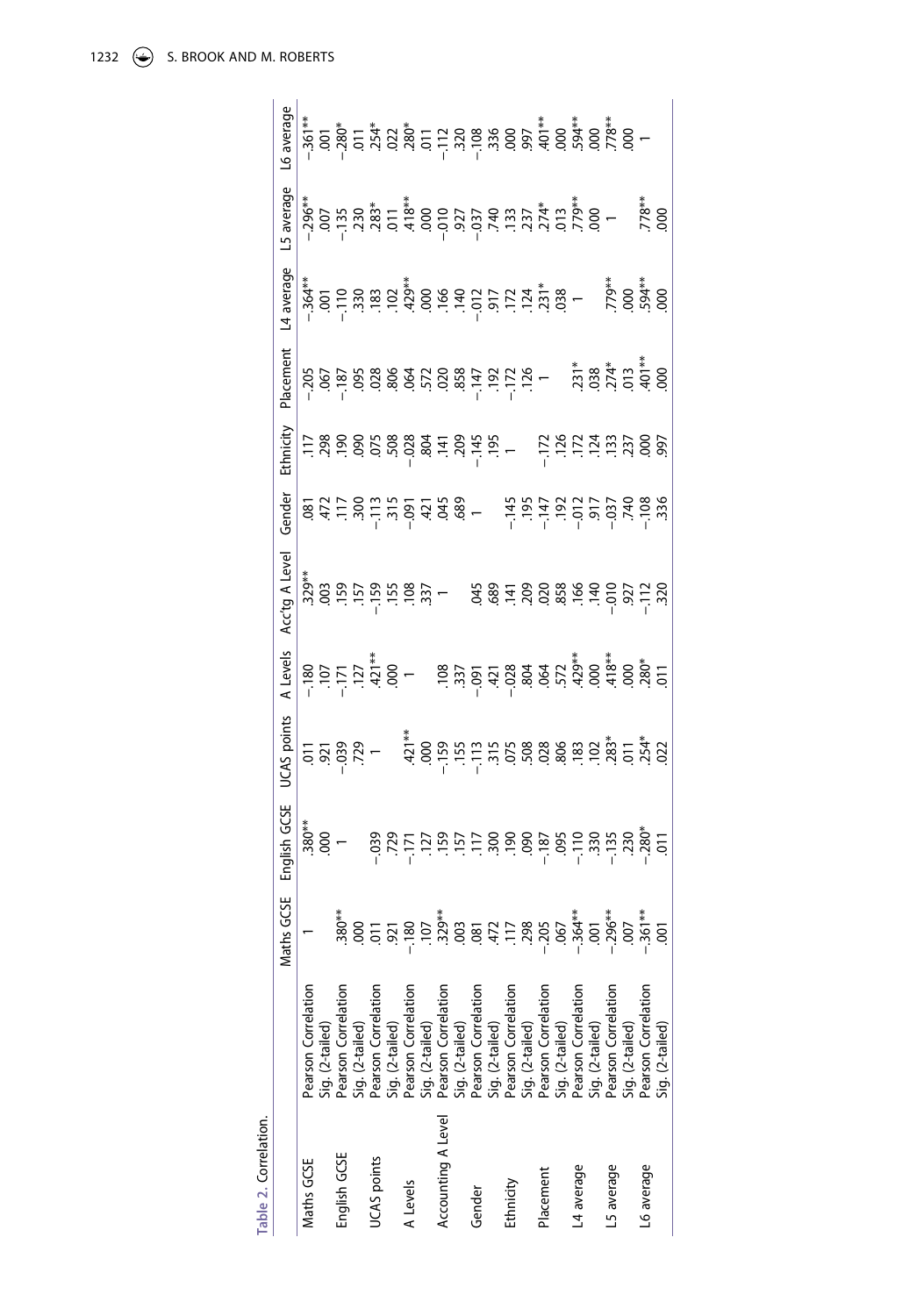The strongest positive correlation coefficients are between performance in the early years of study at university (at Levels 4 and 5) with overall performance. These correlations are highly significant at the 0.01 level.

### **Regression**

Ordinary least squares multiple regression analysis was used to investigate the association of the independent variables with academic performance. The stepwise method is reported. The alternative forward and backward methods produced similar results.

#### *On admission to university*

The initial regression analysis which was conducted using all the independent variables known on admission to university: GCSE Maths, GCSE English, UCAS Points, A Levels (C or better), Accounting A Level (C or better) along with Ethnicity and Gender. Three separate models were built based on dependent variables of average marks at Levels 4, 5 and 6. The results indicate that the most significant predictor variable in all the models is GCSE Maths which is significant at the 0.01 level at Levels 4, 5 and 6. These results are in line with previous studies which also found that mathematical aptitude is a significant factor determining performance (Guney [2009;](#page-17-6) Koh and Koh [1999](#page-17-2); Seow, Pan, and Tay [2014](#page-17-3)).

Another significant predictor variable (again at the 0.01 level) is A Levels at C or above at both Levels 4 and 5. This suggests that the current admission system using UCAS points may be flawed and that a focus on GCSE Maths and A Levels may be more beneficial than purely using UCAS points.

Accounting A Level and Ethnicity were significant (although only at the 0.05 level) at Level 4 only. It is interesting to note that the ethnicity relationship is positive at Level 4 with BME students doing better overall than white students. UCAS points are a significant indicator at Level 6 (although only at the 0.05 level) and have a lower standard beta than GCSE Maths. Gender is not significant in any of the models.

The adjusted R2 reduces from Level 4 to Level 6 indicating that the proportion of the average mark which can be explained by the independent variables reduces as student's progress through the course. This is not surprising as the models exclude performance in the early years at university which is likely to be significant.

The regression model with Level 4 as the dependent variable is shown below. The regression models for Level 5 and Level 6 dependent variables can be found in the Appendix 1.

### *During time at university*

As the students move through the years the most significant indicator of performance on the new

|                           |          | Unstandardized Coefficients | <b>Standardised Coefficients</b> |          |      | <b>Collinearity Statistics</b> |       |
|---------------------------|----------|-----------------------------|----------------------------------|----------|------|--------------------------------|-------|
| Model                     | R        | Std. Error                  | Beta                             |          | Sia. | Tolerance                      | VIF   |
| (Constant)                | 58.739   | 2.048                       |                                  | 28.684   | .000 |                                |       |
| A Levels                  | 2.497    | .701                        | .337                             | 3.561    | .001 | .935                           | 1.069 |
| Maths GCSE                | $-3.543$ | .878                        | $-.402$                          | $-4.033$ | .000 | .841                           | 1.189 |
| <b>Accounting A Level</b> | 4.076    | 1.728                       | .234                             | 2.359    | .021 | .852                           | 1.173 |
| Ethnicity                 | 3.190    | 1.511                       | .196                             | 2.111    | .038 | .974                           | 1.027 |

 $R2 = 0.603$ ; Adjusted R2 = 0.363; F value = 10.847; p-value = 0.000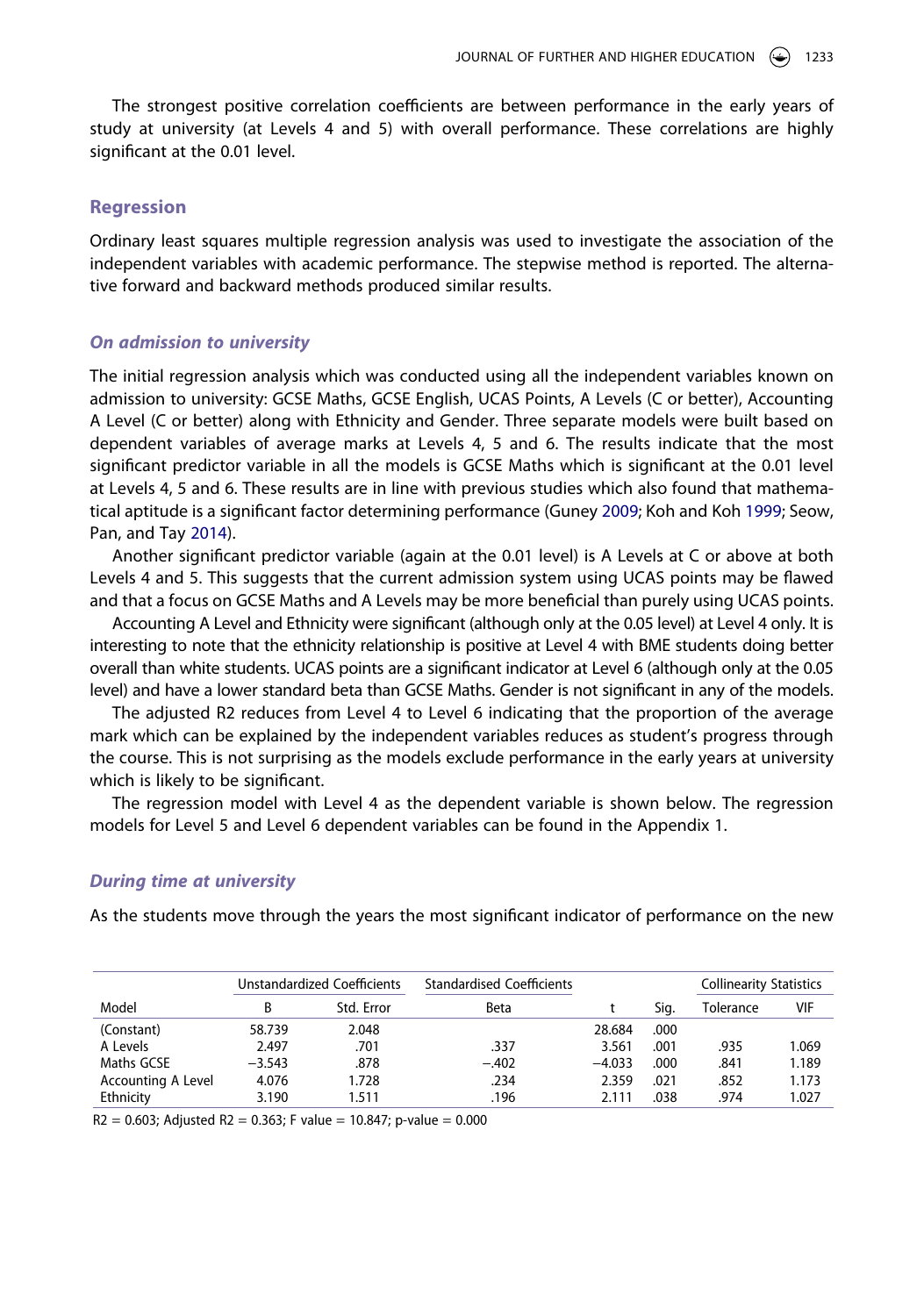#### 1234 (S) S. BROOK AND M. ROBERTS

academic year is performance in the previous year. The regression model below shows that Level 4 performance is the only significant predictor of performance at Level 5 and is significant at the 0.01 level. The adjusted R2 of the regression model at 0.601 is much higher than the equivalent in the previous models which excluded Level 4 performance. This indicates that Level 4 performance is a stronger indicator of performance at Level 5 than any of the variables known on admission to university.

Looking at Level 6 performance, the regression model below shows that Level 5 performance is the most significant predictor at the 0.01 significance level. Whether a student has been on

|            |          | Unstandardized Coefficients | <b>Standardised Coefficients</b> |          |      | <b>Collinearity Statistics</b> |        |
|------------|----------|-----------------------------|----------------------------------|----------|------|--------------------------------|--------|
| Model      |          | Std. Error                  | Beta                             |          | Sia. | Tolerance                      | VIF    |
| (Constant) | $-7.519$ | 6.101                       |                                  | $-1.232$ | .221 |                                |        |
| L4 average | 1.082    | .098                        | .779                             | 11.028   | .000 | 1.000                          | 000. ا |

 $R2 = 0.606$ ; Adjusted R2 = 0.601; F value = 121.622; p-value = 0.000

placement is also a significant indicator at the 0.01 significance level. The adjusted R2 of the regression model 0.634 and so this explains a higher proportion of the variation in the dependent variable (L6 performance) than all the previous models. All other prior academic achievement measures (including Level 4 performance) are insignificant. Ethnicity and Gender are also insignificant. The standard beta of Level 5 performance at 0.722 is much higher than placement Year 0.204 indicating that Level 5 performance is a much more important determinant than placement year.

|       |            |        | Unstandardized Coefficients | <b>Standardised Coefficients</b> |        |      | <b>Collinearity Statistics</b> |            |
|-------|------------|--------|-----------------------------|----------------------------------|--------|------|--------------------------------|------------|
| Model |            |        | Std. Error                  | Beta                             |        | Sia. | Tolerance                      | <b>VIF</b> |
|       | (Constant) | 23.728 | 3.364                       |                                  | 7.054  | .000 |                                |            |
|       | L5 average | .595   | .058                        | .722                             | 10.266 | .000 | .925                           | 1.081      |
|       | Placement  | 3.444  | 1.189                       | 204                              | 2.896  | .005 | .925                           | 1.081      |

 $R2 = 0.643$ ; Adjusted R2 = 0.634; F value = 70.293; p-value = 0.000

# **Discussion**

This study provides evidence relating to the determinants of the overall performance of students on an undergraduate accounting course at a UK University.

Significant changes since 2012 in the UK include the removal of the cap on the number of students that universities can recruit from 2015/16. This has further increased the way in which universities have to compete for student applications. Also, more recently, a number of UK universities have offered students unconditional places on courses based on their expected rather than their actual grades. There has been criticism of this 'bums on seats' approach with some schools reporting a significant decrease in A Level pass rates and suggesting this is a direct result of students being offered unconditional places.

Prior academic achievement was found to be a significant determinant of overall performance. This corroborates the findings of Duff [\(2004\)](#page-16-0), Jansen and de Villiers [2016](#page-17-1)), Koh and Koh [\(1999\)](#page-17-2) and Seow, Pan, and Tay ([2014](#page-17-3)). This information is important with regard to university admission policies and shows the importance of attracting students who have performed well in the past academically.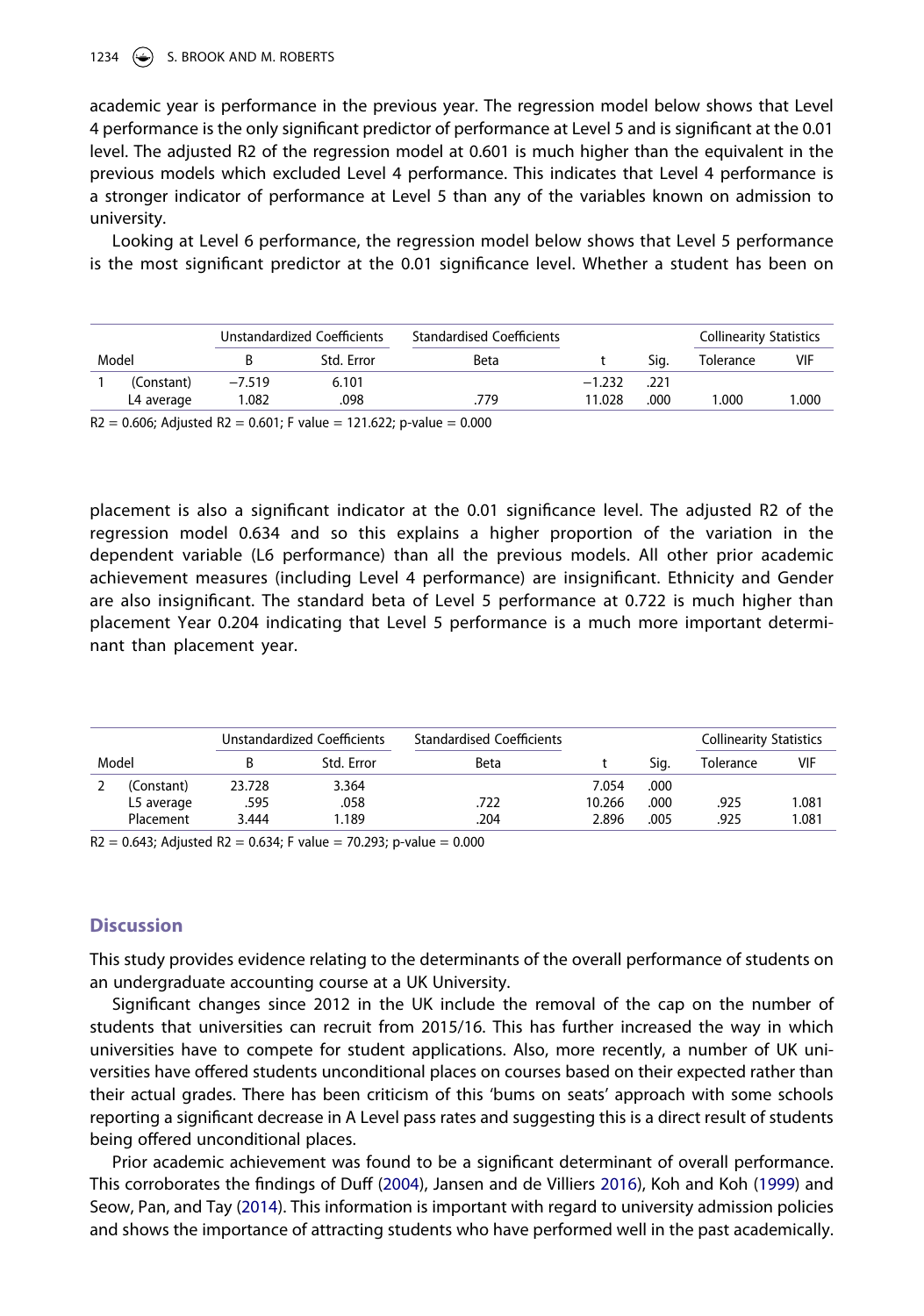It is also important for students joining, or thinking of joining, an accountancy degree programme, particularly those with lower prior academic achievement. It would certainly be beneficial for course teams to be aware of 'weaker' students after admission so that measures can be put in place to monitor and support their progress.

Although the significance of prior academic achievement was in line with previous research, what was more interesting and surprising, when looking in more detail, was the strong correlation between performance and GCSE Maths an exam that UK students take nationally aged sixteen. The GCSE Maths correlation indicates the importance of basic numeracy skills on performance which could be taken in to account in admissions procedures or in the support given to weaker students in the early years at university. This supports the findings of Guney [\(2009\)](#page-17-6), Koh and Koh ([1999](#page-17-2)) and Seow, Pan, and Tay [\(2014\)](#page-17-3). At this University, although Maths support is available it is on a voluntary basis.

There is also a strong correlation between performance and the number of A Levels achieved at C or above. It could be argued from these results that the number of A Levels at Grade C or above is a better indicator of overall academic ability than the more generic UCAS tariff points which include the arguably less academic BTEC qualifications. The results suggest that the current admission system using UCAS points may be flawed and that a focus on GCSE Maths and A Levels would be more beneficial than purely using UCAS points. In practice, this may be difficult to put in place as all students currently apply through the UCAS system.

In terms of overall prior academic achievement, it seems clear that students who have done well academically previously are most likely to continue to perform well at university. The big question for universities is do they want to prioritise student recruitment and income targets, or should they focus on recruiting a higher percentage of students who are most likely to do well? Short-term financial pressures may encourage universities to put more emphasis on meeting recruiting targets even if this means taking on less able students in terms of their prior academic achievement.

The long-term impact of this could be more dissatisfied students, worsening retention rates, poor student performance and demoralised tutors. Alternatively, universities could put more emphasis on the prior academic achievements of potential students. The short-term impact of such a change could see a fall in the number of students recruited together with a consequent negative impact on university finances. In the long term however, universities could see better retention rates, improved degree classifications, more satisfied students, better ratings for the university and more students wanting to join the course.

Students considering applying for an accounting degree course, expecting to only just meet the minimum entry requirements, who perhaps struggled with GCSE Maths and are now taking BTEC qualifications, may look at the results and wonder if their chances of graduating with a good honours degree are high enough. They may consider alternatives such as apprenticeship schemes rather than build up debt related to university course fees and living costs. On the other hand, students with stronger prior academic achievements who have done well in GCSE Maths may be encouraged to apply.

The performance of students in their first year (Level 4) and second year (Level 5) was also a significant determinant of performance in their final year (Level 6). These results were also expected, based on previous studies by Gammie, Jones, and Robertson-Millar ([2003](#page-17-7)), Gracia and Jenkins ([2003](#page-17-8)) and Jansen and de Villiers [\(2016](#page-17-1)) but could perhaps be acted upon more by universities. It is clear from the data that students who perform poorly at Level 4 are likely to continue to struggle throughout their time at university. Universities could be more pro-active at this time in their discussions and decisions regarding course progression and retention. Rather than continuing on a course in which they are unlikely to graduate with a good honours degree, it could argued that students are given a predicted degree classification at the end of Level 4. Students can then decide whether to continue with the course. Although the university would lose fee income, unless the student transferred to another course, it could bring longer term benefits through improved degree classifications and more satisfied students as above.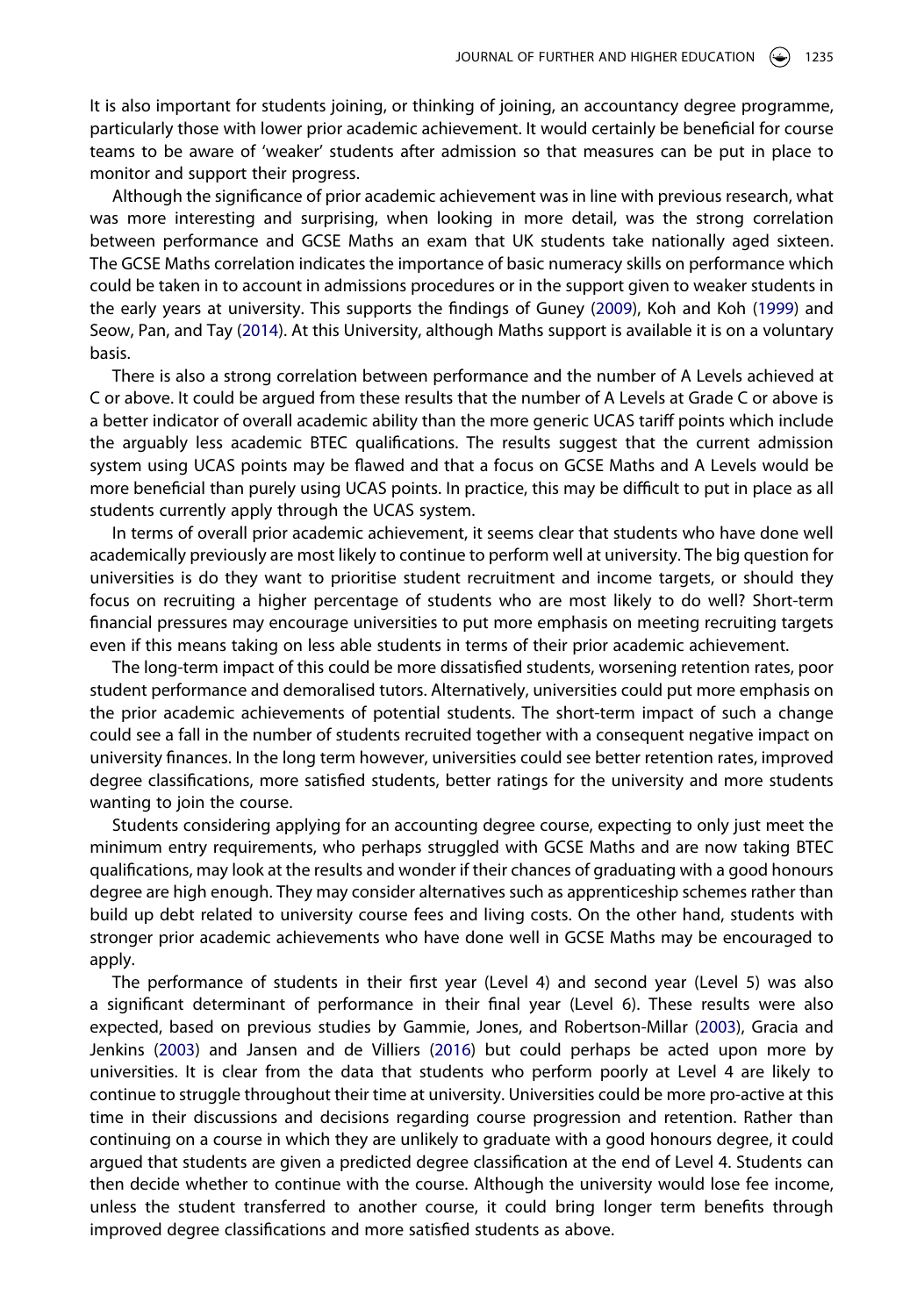From the authors' experience, data on past performance are under-utilised at universities. A lack of easily accessible data to track individual student performances means that course and module teams are unaware how students have performed in earlier years. Pass rates and average marks are monitored and discussed by faculty and department management without the background knowledge of students' prior academic achievements. This is not helped by having separate systems for admission and course performance data.

Further research in this area could develop a model based on prior academic achievement combined with performance at Level 4 to predict likely future overall performance which would be useful to both universities and students in terms of their future decision making. Whether universities would have the appetite for such a system is debatable. As with recruitment suggesting that students do not continue with a course impacts on fee income. From the authors' experience, the tendency is for universities to go the other way try and retain students who might be struggling on courses by encouraging tutors to maintain high module pass rates, compensating students in modules which they have failed, offering re-sits and re-registering students on modules.

The finding that gender was not a significant determinant of performance supports previous studies by Byrne and Flood [\(2008\)](#page-16-2) and Gammie, Jones, and Robertson-Millar [\(2003\)](#page-17-7). However, it is still important to recognise that a number of previous studies such as those by Brahmasrene and Whitten ([2001](#page-16-4)); Jansen and de Villiers [2016\)](#page-17-1); Koh and Koh [\(1999\)](#page-17-2) and Seow, Pan, and Tay ([2014](#page-17-3)), have found a link between gender and performance. Taking in to account these mixed findings, further research on the impact of gender on the performance of accounting students would be valuable.

The finding that ethnicity (as measured by BME) is not a significant determinant of performance appears to contradict previous research by Richardson [\(2015\)](#page-17-14) and a report by the Equality Challenge Unit ([2017](#page-16-8)). This could be due to the particular circumstances of the study, being the first of its kind to focus on UK accounting students. It would be useful for more subject-specific research to be undertaken to see if similar results are found elsewhere for accounting students. Further research on ethnicity could also use a more detailed classification system than the rather simplified dichotomous variable of BME or White used in this study.

The results on the impact of a placement year were interesting and certainly this appears to be an area where more research could be undertaken. The study found that students who went on a placement year did perform better overall, supporting previous research by Guney ([2009](#page-17-6)), Jones, Green, and Higson ([2017](#page-17-17)) and Koh and Koh [\(1999\)](#page-17-2). However, it is also clear that students who go on placement had performed better both on admission and during their early years at university. Further research in this area is required. Also, it is important to point out that the likely positive impact on employability of undertaking a placement year has not been considered in this study.

Previous study of accounting (in this case A Level Accounting) appears to have very little impact on overall performance. This supports the majority of previous earlier research findings including that by Byrne and Flood [\(2008\)](#page-16-2); Jansen and de Villiers [2016](#page-17-1)) and Koh and Koh [\(1999\)](#page-17-2). Although the correlation is positive at Level 4, it turns negative a Level 5 and Level 6. None of these correlations is significant. It is possible that some of these students find Level 4 relatively easy and then become complacent at Level 5 and Level 6.

It is also important to note that success in the final year of an accounting degree does not necessarily mean that students with have a successful career. Softer skills such as communication and group working do not always correlate with examination results.

# **Conclusion**

This paper set out to investigate the determinants of student performance on an undergraduate accounting degree, a topic that is well researched but with its collective findings suggesting few if any key factors. This paper tested all the possible key metrics on a cohort of its own students to investigate and suggest metrics that might point a new light on students achieving success on an undergraduate accounting course.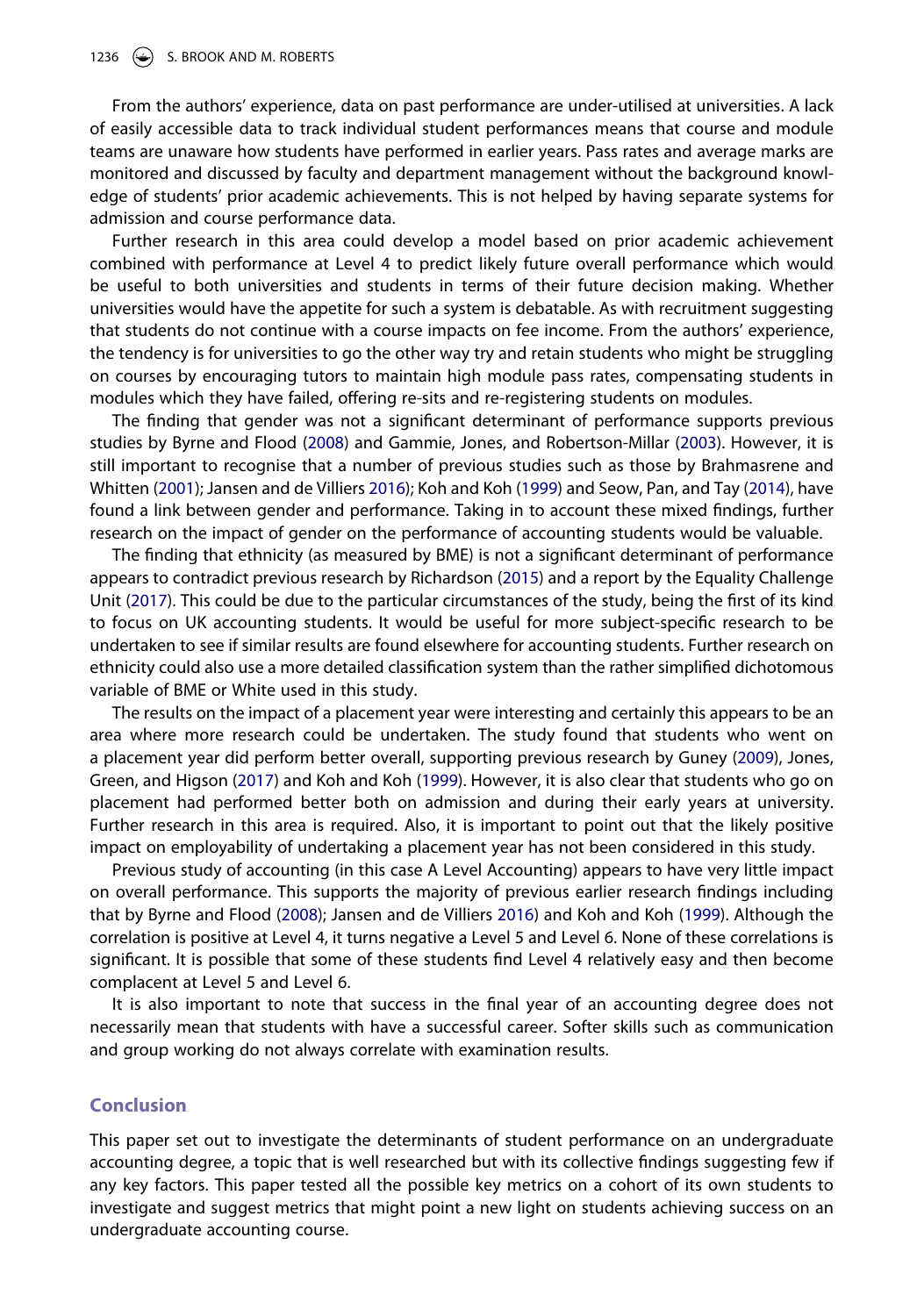The key findings are that previous academic achievement is a very strong determinant in undergraduate performance. As early as sixteen years old, mathematics results for students have a key impact on their ability to perform at university in accounting courses. This could point to a number of things such as level of application and ability of the student. But what is clear to both the student and the university is that a good grounding in basic maths must be achieved before applying to an accounting undergraduate course.

This also means that universities should also look at prior academic achievement when recruiting students. It's obvious that the majority of institutions do this when trying to maintain academic standards, but as commercial pressures continue to push for more students to join undergraduate programmes, care must be taken to provide extra tuition to enable the student who has achieved less previous academic success to catch up. The provision of help is given, but attendance is voluntary and therefore the take-up is low. Perhaps now armed with these data, it is time to either educate the students as to the need to take a basic maths course or indeed for the university to make this course compulsory.

It is also clear that prior academic achievement counts not just before university but also during the students' time with that particular institution. At every step of the way through the undergraduates' journey towards graduation there must be support mechanisms put into place which supports the students academically. There needs to be conversations and active engagement by the student to acknowledge their weak points academically and for the universities to provide academic support to prevent failure and to increase the students' chances of successfully graduating.

In terms of what should come next, the authors recognise that although this has been a study conducted over four years (for some of the students) the sample size is small and therefore it would be good to have the study replicated, either at this university on other courses, or in other institutions over different time-periods and different courses. This could help towards the creation of a predictive model for undergraduate success. This study and others would strengthen the understanding of the determinants of student performance on accounting courses at undergraduate level both here in the UK and beyond. Further research on the impact of prior academic achievement and subsequently overall performance will be valuable to all universities and any students considering furthering their academic studies.

Regression models on admission – Level 4 and Level 5 as dependant variable

Dependent Variable = **L5 Average**, Independent variables = GCSE Maths, GCSE English, UCAS Points, A Levels (C+), Accounting A Level (C+), Ethnicity and Gender.

|            |          | Unstandardized Coefficients | <b>Standardised Coefficients</b> |          |      | <b>Collinearity Statistics</b> |       |
|------------|----------|-----------------------------|----------------------------------|----------|------|--------------------------------|-------|
| Model      |          | Std. Error                  | Beta                             |          | Sig. | Tolerance                      | VIF   |
| (Constant) | 54.265   | 3.035                       |                                  | 17.880   | .000 |                                |       |
| A Levels   | 3.876    | 1.044                       | .376                             | 3.713    | .000 | .967                           | 1.034 |
| Maths GCSE | $-2.793$ | 1.240                       | $-.228$                          | $-2.252$ | .027 | .967                           | 1.034 |
| -          |          |                             |                                  |          |      |                                |       |

 $R^2$  = 0.474; Adjusted  $R^2$  = 0.225; F value = 11.303; p-value = 0.000

Dependent Variable = **L6 Average**, Independent variables = GCSE Maths, GCSE English, UCAS Points, A Levels (C+), Accounting A Level (C+), Ethnicity and Gender.

|             | Unstandardized Coefficients |            | <b>Standardised Coefficients</b> |          |      | Collinearity Statistics |       |
|-------------|-----------------------------|------------|----------------------------------|----------|------|-------------------------|-------|
| Model       |                             | Std. Error | Beta                             |          | Sig. | Tolerance               | VIF   |
| (Constant)  | 54.038                      | 4.658      |                                  | 11.602   | .000 |                         |       |
| Maths GCSE  | $-3.672$                    | 1.024      | $-.364$                          | $-3.586$ | .001 | .000                    | 1.000 |
| UCAS points | .037                        | .014       | .258                             | 2.547    | .013 | .000                    | 1.000 |

 $R^2 = 0.444$ ; Adjusted  $R^2 = 0.197$ ; F value = 9.574; p-value = 0.000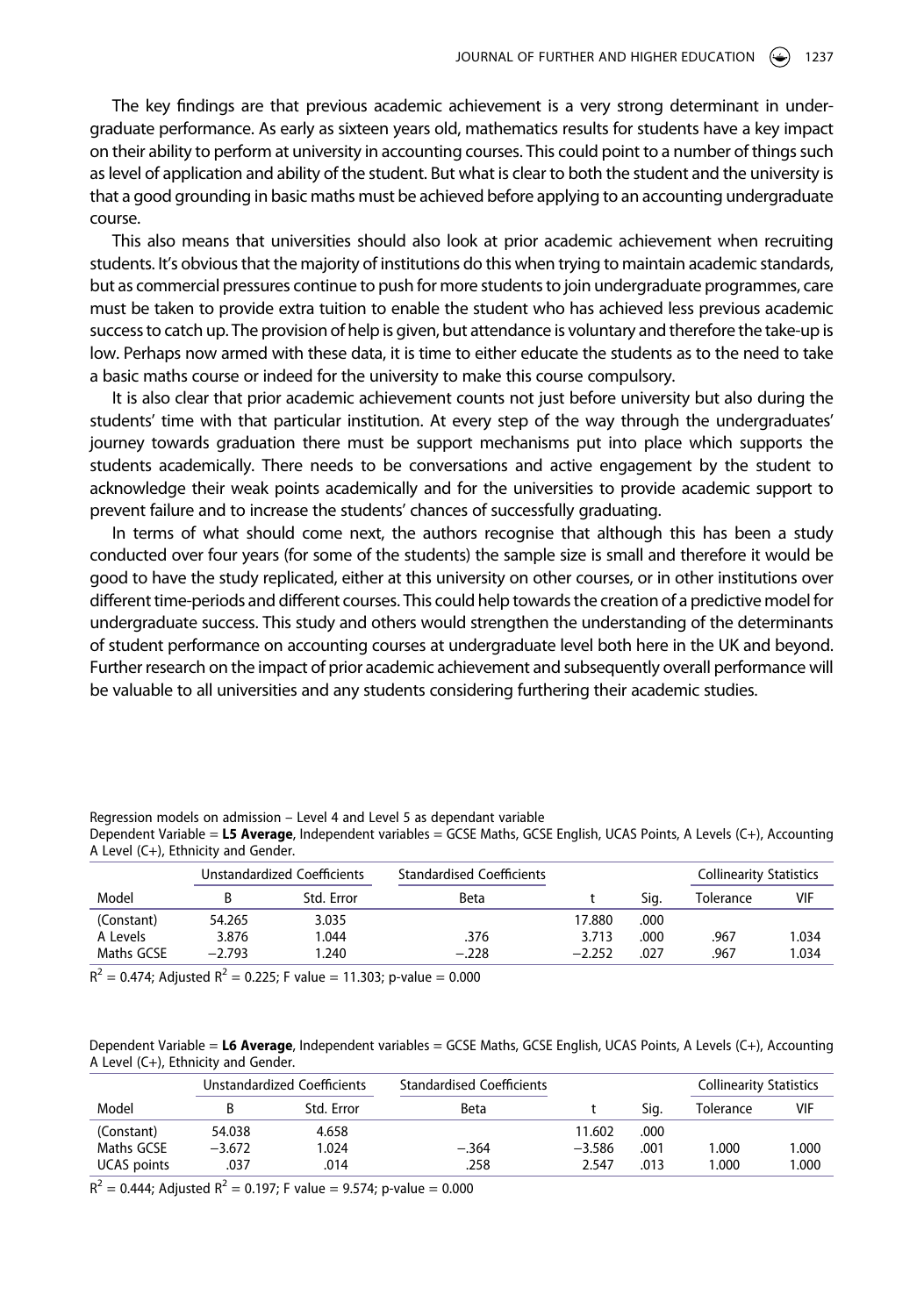# **Disclosure statement**

No potential conflict of interest was reported by the authors.

#### **Notes on contributors**

*Simon Brook* joined Sheffield Hallam University as a Senior Lecturer in 2007 and has held a Course Leadership position for several years. Prior to joining Sheffield Hallam he worked as an accountant in both the public and private sectors having qualified with the Association of Chartered Certified Accountants (ACCA) in 1993. He specialised in charity finance and held senior financial positions at Macmillan Cancer Support and St John Ambulance. His main teaching interests are financial reporting and taxation.

*Martin Roberts* teaches across a range of related areas in the field of finance and accounting, specialising in management accounting. Due to his previous and ongoing involvement experience in industry at director level, he has the status of Fellow Chartered Management Accountant (FCMA), which is the highest award granted by the Chartered Institute of Management Accountants (CIMA). His industry experience comes from working for large FTSE100 companies such as, Cadbury's, Smith and Nephew, Rexam, Alliance and Leicester. For twelve years, as well as lecturing, he was also working with Eldon Electric Ltd as a consultant UK Finance Director. Martin's PhD is based on research into communication apprehension and communication self-efficacy in accounting students.

Martin has always been interested in ensuring accounting students are ready to add value to any organisation and as such, has been involved in publishing papers, presenting papers, and obtaining grants on pedagogic issues such as group work, communication apprehension and financial literacy. The experience obtained from both industry and teaching has allowed him to chair and be a member of several examination panels for the chartered and certified professional accounting bodies (CIMA, ACCA). He is also very proud to have been recognised by the students for his teaching efforts by being a recipient of Sheffield Hallam University's Inspirational Teaching Award - 2015, 2013 and 2019, and due to this success has been awarded the Vice Chancellor's Award for Teaching in recognition of receiving these previous three Inspirational Teaching Awards.

#### **ORCID**

Martin Roberts **http://orcid.org/0000-0003-2187-7330** 

# **References**

- <span id="page-16-6"></span>Alfan, E., and N. Othman. [2005.](#page-5-0) "Undergraduate Students' Performance: The Case of University of Malaya." *Quality Assurance in Education*.
- <span id="page-16-1"></span>Axtell, J. [2016](#page-3-0). *Wisdom's Workshop: The Rise of the Modern University*. Vol. 89. Princeton, NJ: Princeton University Press.
- <span id="page-16-3"></span>Bartlett, S., M. J. Peel, and M. Pendlebury. [1993](#page-4-0). "From Fresher to Finalist 1." *Accounting Education* 2 (2): 111–122. doi:[10.1080/09639289300000013](https://doi.org/10.1080/09639289300000013).
- <span id="page-16-10"></span>Bedeian, A. G. [2014](#page-7-0). ""More than Meets the Eye": A Guide to Interpreting the Descriptive Statistics and Correlation Matrices Reported in Management Research." *Academy of Management Learning & Education* 13 (1): 121–135. doi:[10.5465/amle.2013.0001](https://doi.org/10.5465/amle.2013.0001).
- <span id="page-16-4"></span>Brahmasrene, T., and D. Whitten. [2001](#page-4-1). "Assessing Success on the Uniform CPA Exam: A Logit Approach." *Journal of Education for Business* 77 (1): 45–50. doi:[10.1080/08832320109599670.](https://doi.org/10.1080/08832320109599670)
- <span id="page-16-2"></span>Byrne, M., and B. Flood. [2008](#page-4-2). "Examining the Relationships among Background Variables and Academic Performance of First Year Accounting Students at an Irish University." *Journal of Accounting Education* 26 (4): 202–212. doi:[10.1016/j.](https://doi.org/10.1016/j.jaccedu.2009.02.001) [jaccedu.2009.02.001.](https://doi.org/10.1016/j.jaccedu.2009.02.001)
- <span id="page-16-9"></span>Department for Business Education & Skills. [2011.](#page-6-0) *Higher Education: Students at the Heart of the System (White Paper)*. [https://www.gov.uk/government/consultations/higher-education-white-paper-students-at-the-heart-of-the](https://www.gov.uk/government/consultations/higher-education-white-paper-students-at-the-heart-of-the-systemed)[systemed](https://www.gov.uk/government/consultations/higher-education-white-paper-students-at-the-heart-of-the-systemed)
- <span id="page-16-5"></span>Doran, B. M., M. L. Bouillon, and C. G. Smith. [1991.](#page-4-3) "Determinants of Student Performance in Accounting Principles I and II." *Issues in Accounting Education* 6 (1): 74–84.
- <span id="page-16-0"></span>Duff, A. [2004](#page-2-0). "Understanding Academic Performance and Progression of First-year Accounting and Business Economics Undergraduates: The Role of Approaches to Learning and Prior Academic Achievement." *Accounting Education* 13 (4): 409–430. doi:[10.1080/0963928042000306800.](https://doi.org/10.1080/0963928042000306800)
- <span id="page-16-8"></span>Equality Challenge Unit. [2017](#page-6-1). *Equality in Higher Education: Statistical Report 2017*. [https://www.ecu.ac.uk/publications/](https://www.ecu.ac.uk/publications/equality-in-higher-education-statistical-report-2017/ed) [equality-in-higher-education-statistical-report-2017/ed](https://www.ecu.ac.uk/publications/equality-in-higher-education-statistical-report-2017/ed)
- <span id="page-16-7"></span>Eskew, R. K., and R. H. Faley. [1988.](#page-5-1) "Some Determinants of Student Performance in the First College-level Financial Accounting Course." *Accounting Review* 63 (1): 137–147.